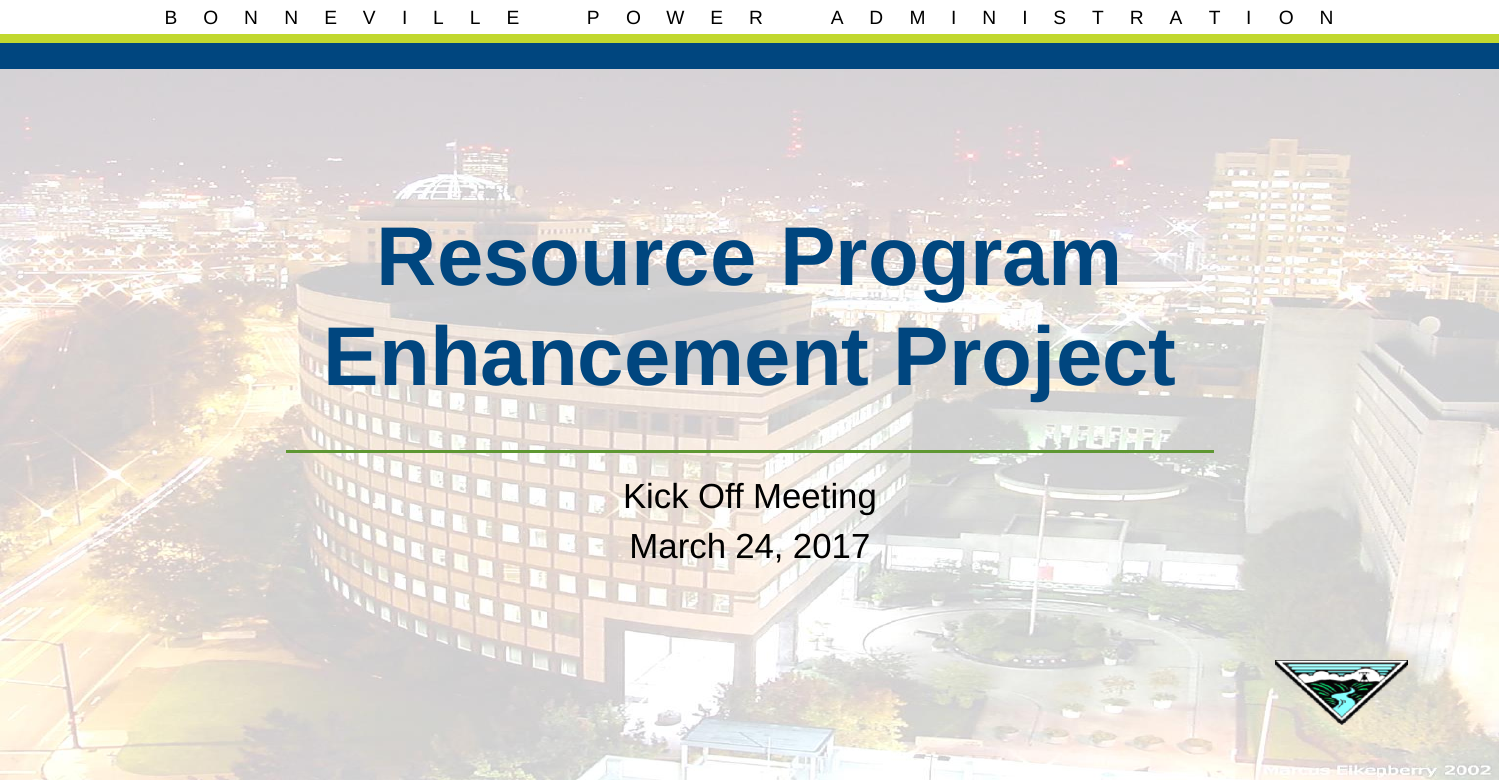### **Introductions and Agenda**

| <b>Time</b>     | <b>Mins</b>       | <b>Agenda Item</b>                                                     | Presenter(s)      |
|-----------------|-------------------|------------------------------------------------------------------------|-------------------|
| $9:00 - 9:10$   | 10 mins           | Introductions and Agenda Review                                        | Danielle Walker   |
| $9:10 - 9:20$   | $10 \text{ mins}$ | Background and Overview                                                | <b>Rob Petty</b>  |
| $9:20 - 9:50$   | $30 \text{ mins}$ | Load Forecast – Overview and<br>Discussion                             | <b>Reed Davis</b> |
| $9:50 - 10:20$  | $30 \text{ mins}$ | Conservation Potential Assessment -<br>Overview and Discussion         | Allie Mace        |
| 10:20-10:35     | 15 mins           | Demand Response Potential<br>Assessment - Overview and Discussion      | Lee Hall          |
| $10:35 - 10:45$ | 10 mins           | <b>Wellness Break</b>                                                  |                   |
| $10:45 - 11:05$ | 20 mins           | Needs Assessment - Overview and<br>Discussion                          | Ryan Egerdahl     |
| $11:05 - 11:25$ | 20 mins           | Economic Valuation and Optimization<br>Model - Overview and Discussion | <b>Rob Petty</b>  |
| $11:25 - 11:40$ | 15 mins           | Timeline and opportunities for public<br>engagement                    | Danielle Walker   |
| $11:40 - 12:00$ | 20 mins           | Q&A                                                                    | All               |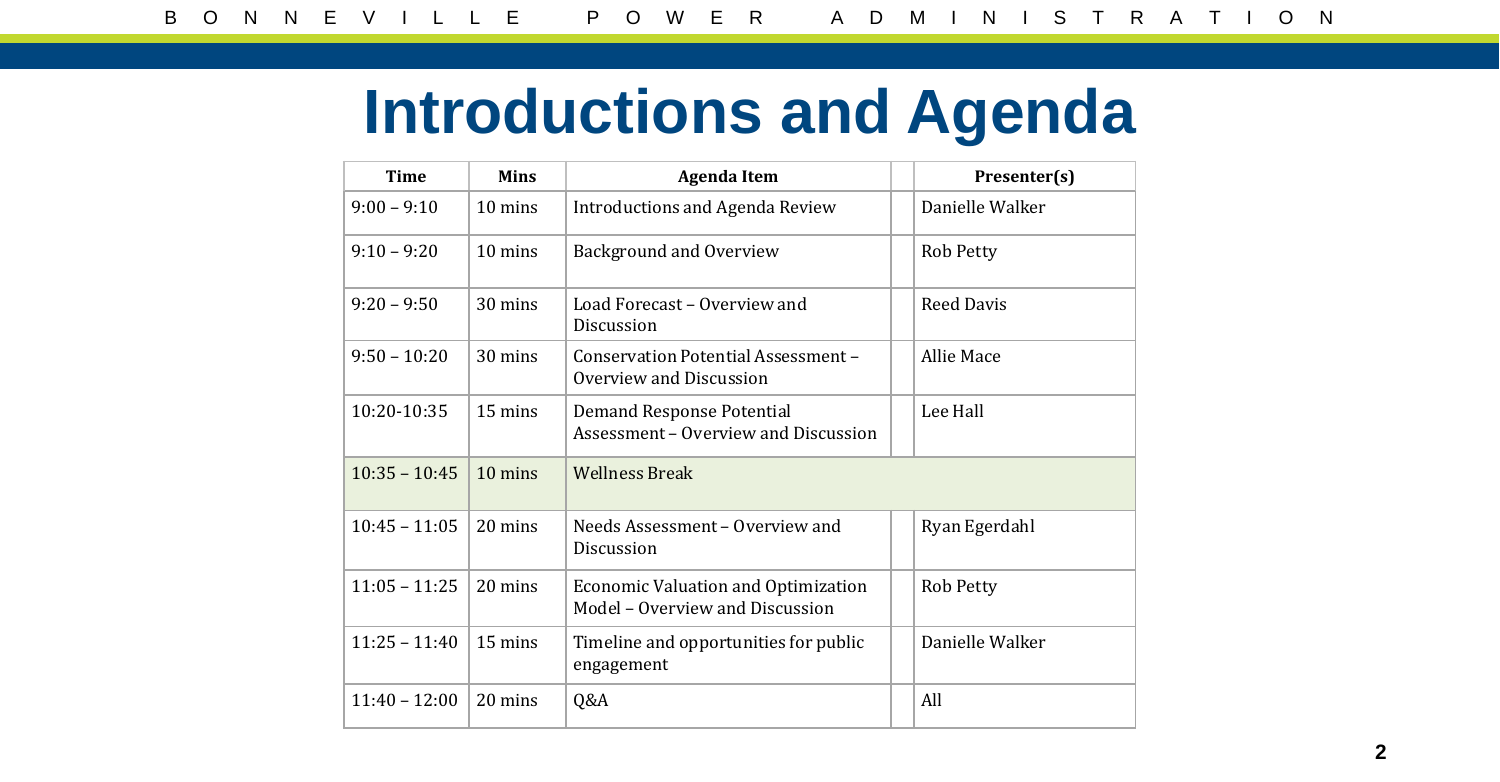#### **Background**

- **BPA began doing its Resource Program after the Act was passed in 1980**
- **The purpose of RP is to assess BPA's need for power and reserves and then** develop a resource strategy for meeting those needs
- BPA did the RP until 1992 after which it relied on its 1995 business plan
- In 2008, after BPA signed 20 year contracts, it restarted the RP process
- Over the past couple of years, BPA has been reviewing its methods for planning and has identified some areas of change which will be discussed today
- **The proposed changes should enhance many of its long-term planning activities** through augmented information and analysis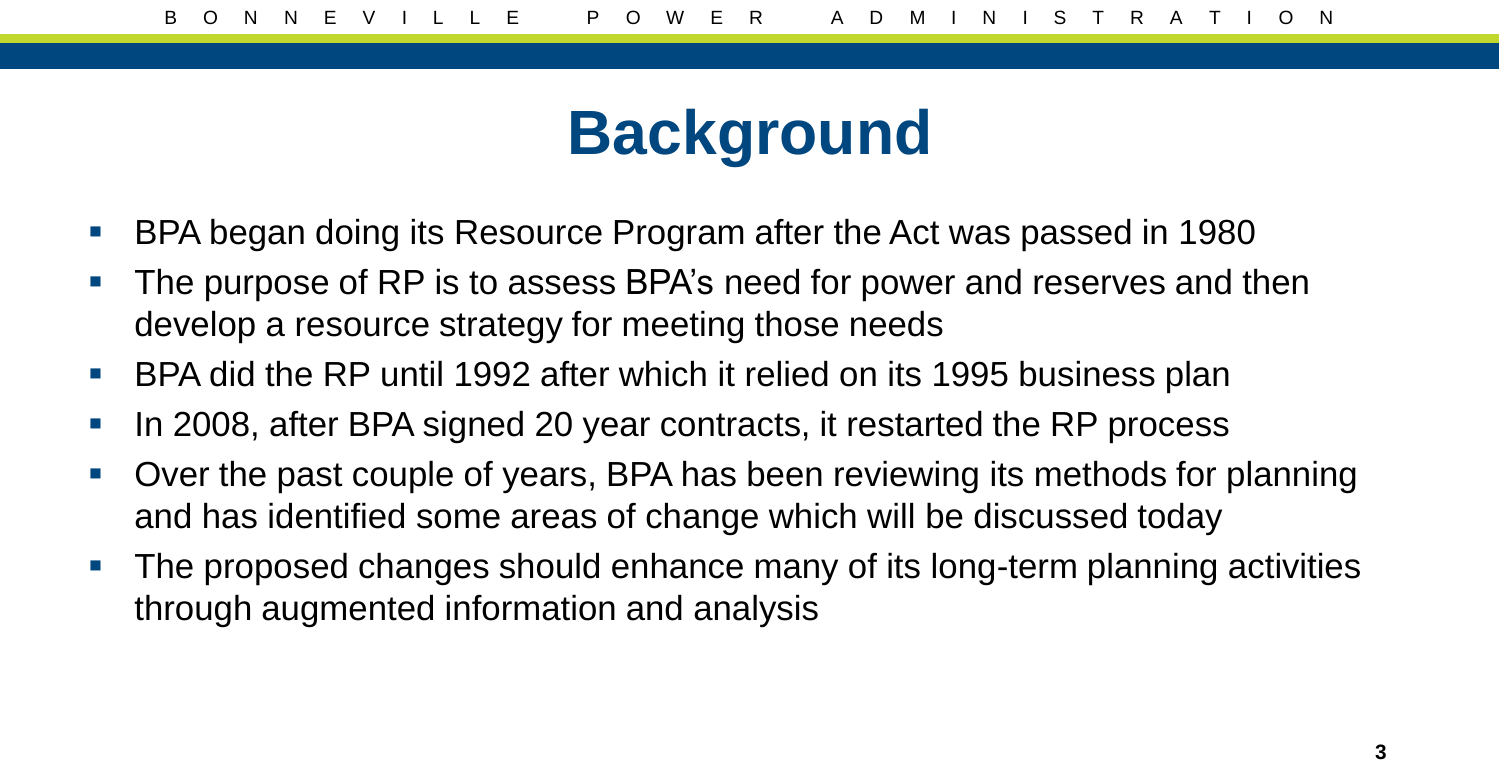#### **Project Scope**

- An update to the Resource Program includes the following efforts
	- Change to end use based load forecasting
	- Conducting a BPA conservation potential assessment and distributed energy resources potential assessment
	- Reviewing the Needs Assessment
	- Determining the economic evaluation methodology and tool for resource optimization
- **Decisions about resource acquisitions are beyond the scope of the Resource** Program as it is not a decision-making process or document. The Resource Program provides information BPA can use to make informed resource acquisition decisions in the future.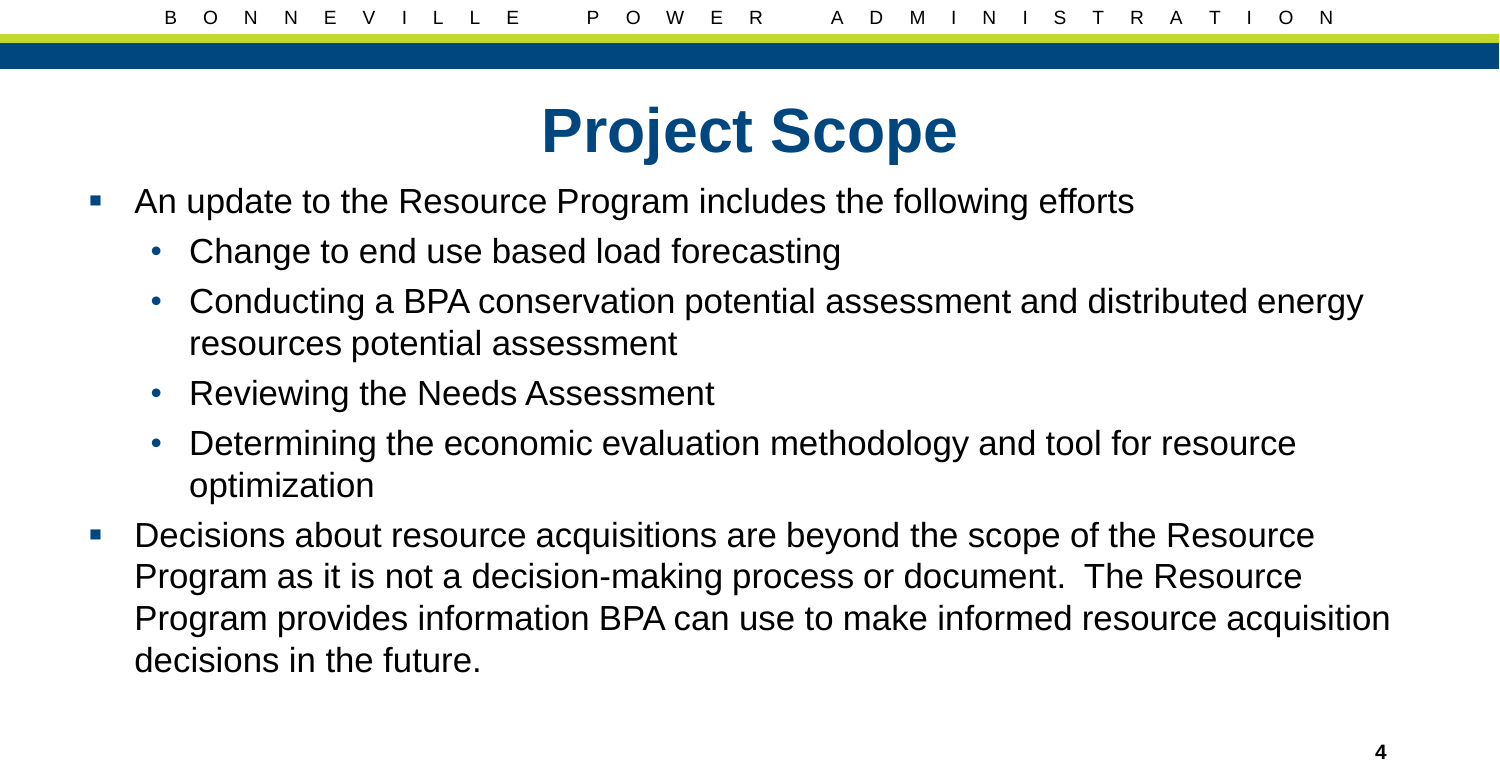#### **Project Goals**

- **Long Term Goal** 
	- Develop a sustainable and repeatable process that enhances the analysis of the BPA Resource Program including informing other processes such as
		- Integrated Planning
		- Transmission Planning
		- Power Planning
		- Non-wires Planning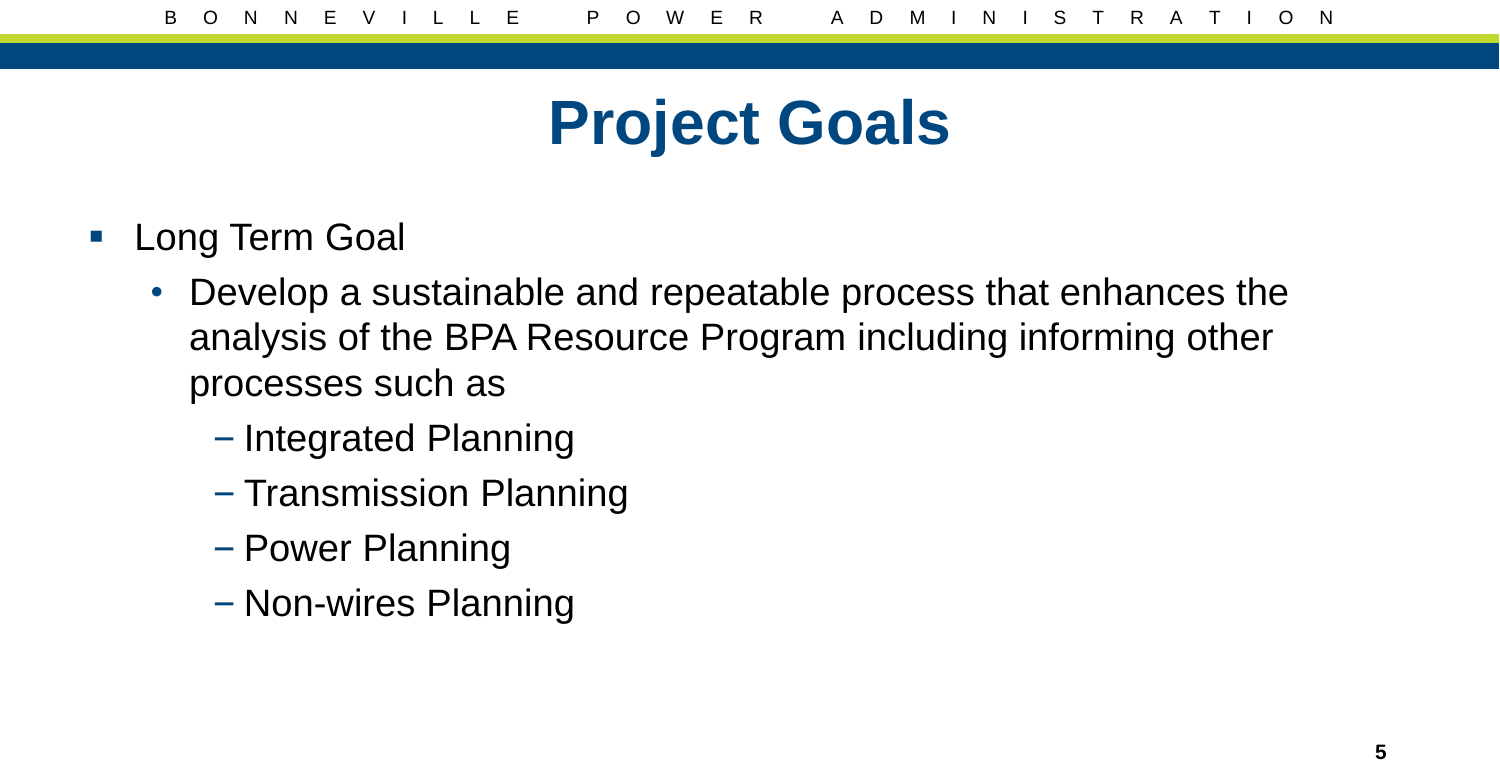## **Resource Program Planning Process**



\* Indicates a new process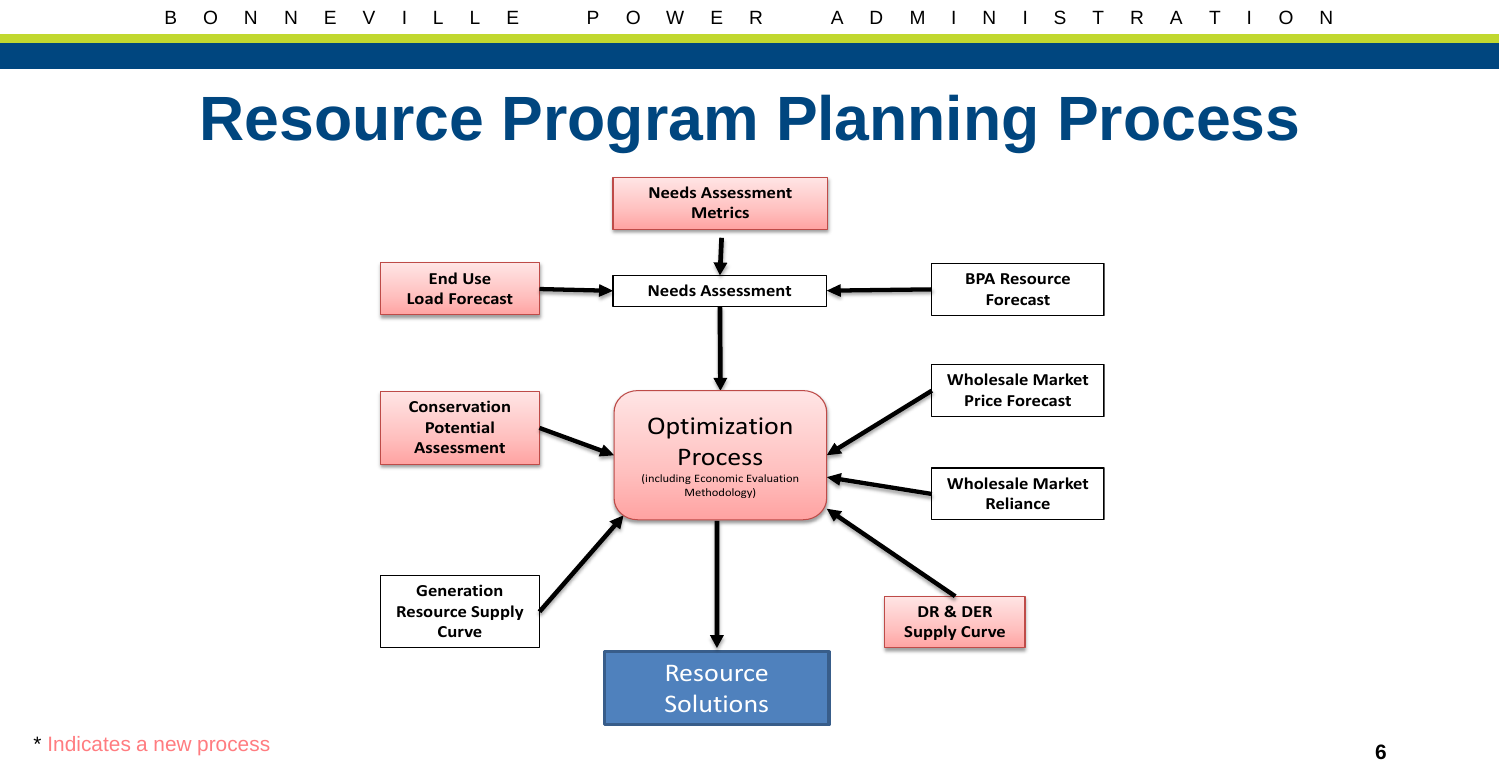# **End Use Load Forecast**

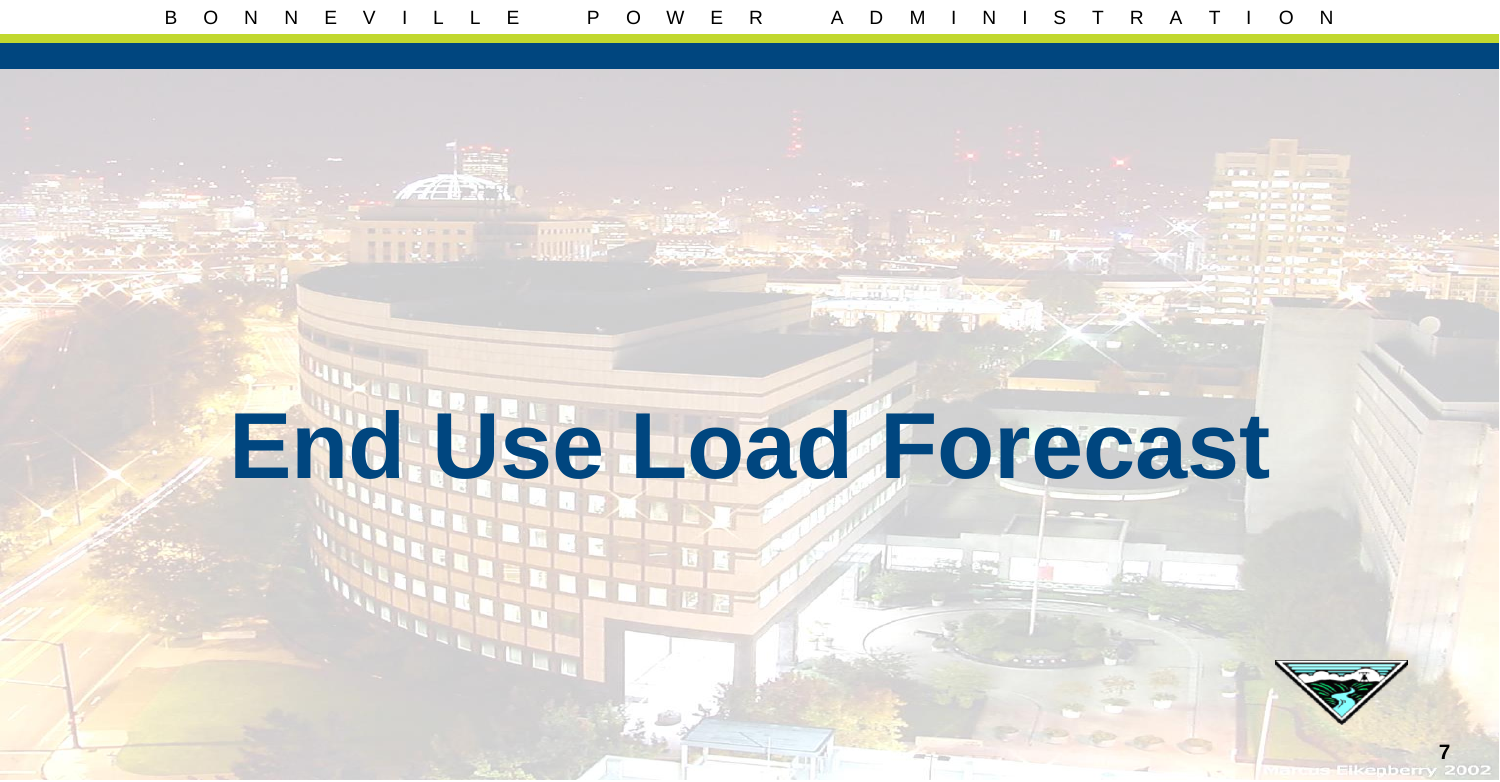#### **BPA Load Forecast – Current State**

Load Forecasting and Analysis (KSL) is responsible for agency load forecasting and analysis producing forecasts and associated analysis.

- Providing over 1000 energy/peak forecasts (annually)
- Providing a single set of forecasts that are the backbone for consistent transmission and power infrastructure planning and rate cases.
- Forecasts lack transparency to effectively communicate energy efficiency(EE) impacts included in the forecasts. Models are based on historical meter reads already including impacts in trends.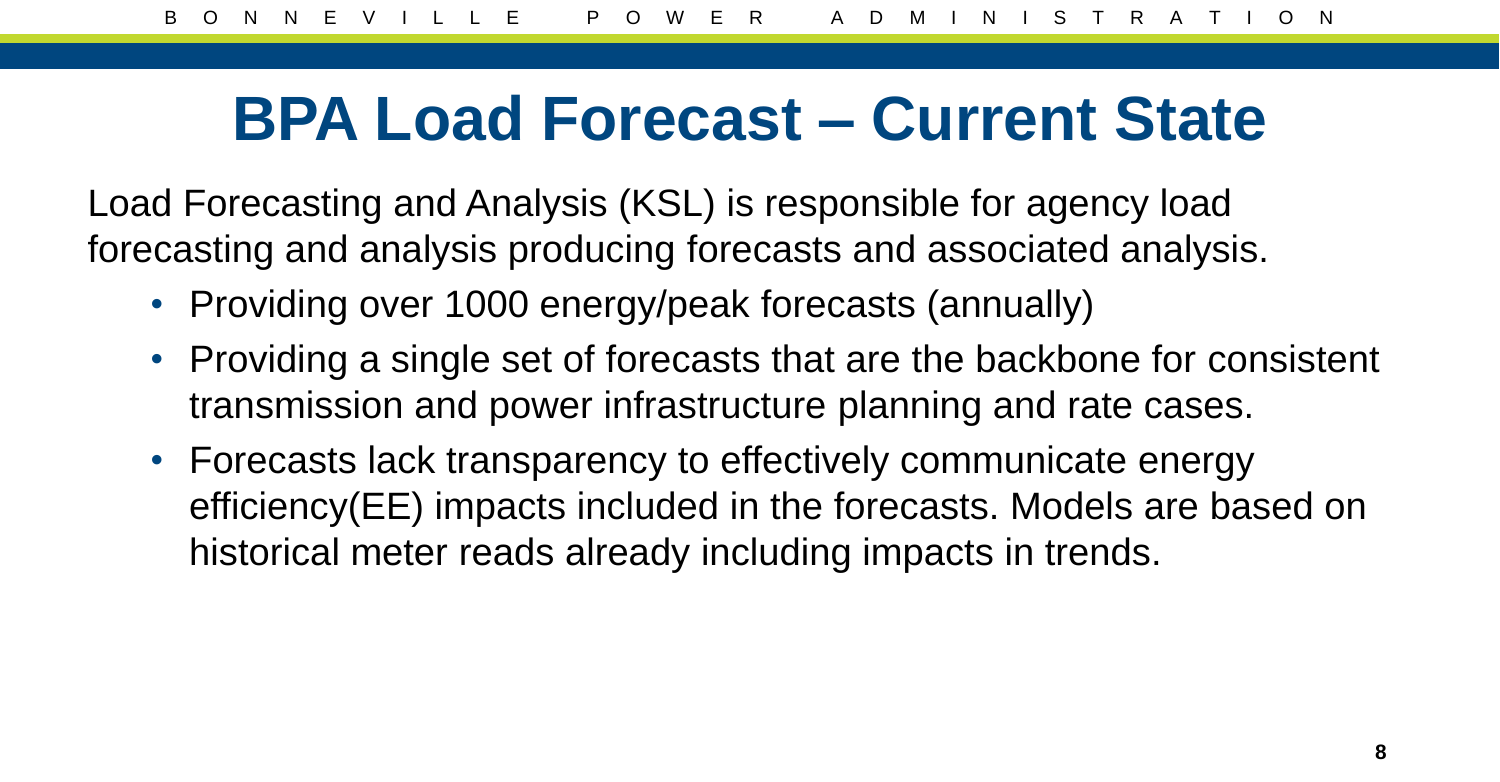#### **End Use Load Forecast – Future State**

Goal:

- An update to the load forecasting process and systems to allow BPA to be transparent and identify the amount of EE and other DSM activities that are in the load forecast
- This would then allow BPA to determine how much additional EE could be used to meet the BPA needs identified in the Needs Assessment
- This process update is consistent with an Action Plan item for the  $7<sup>th</sup>$  Power Plan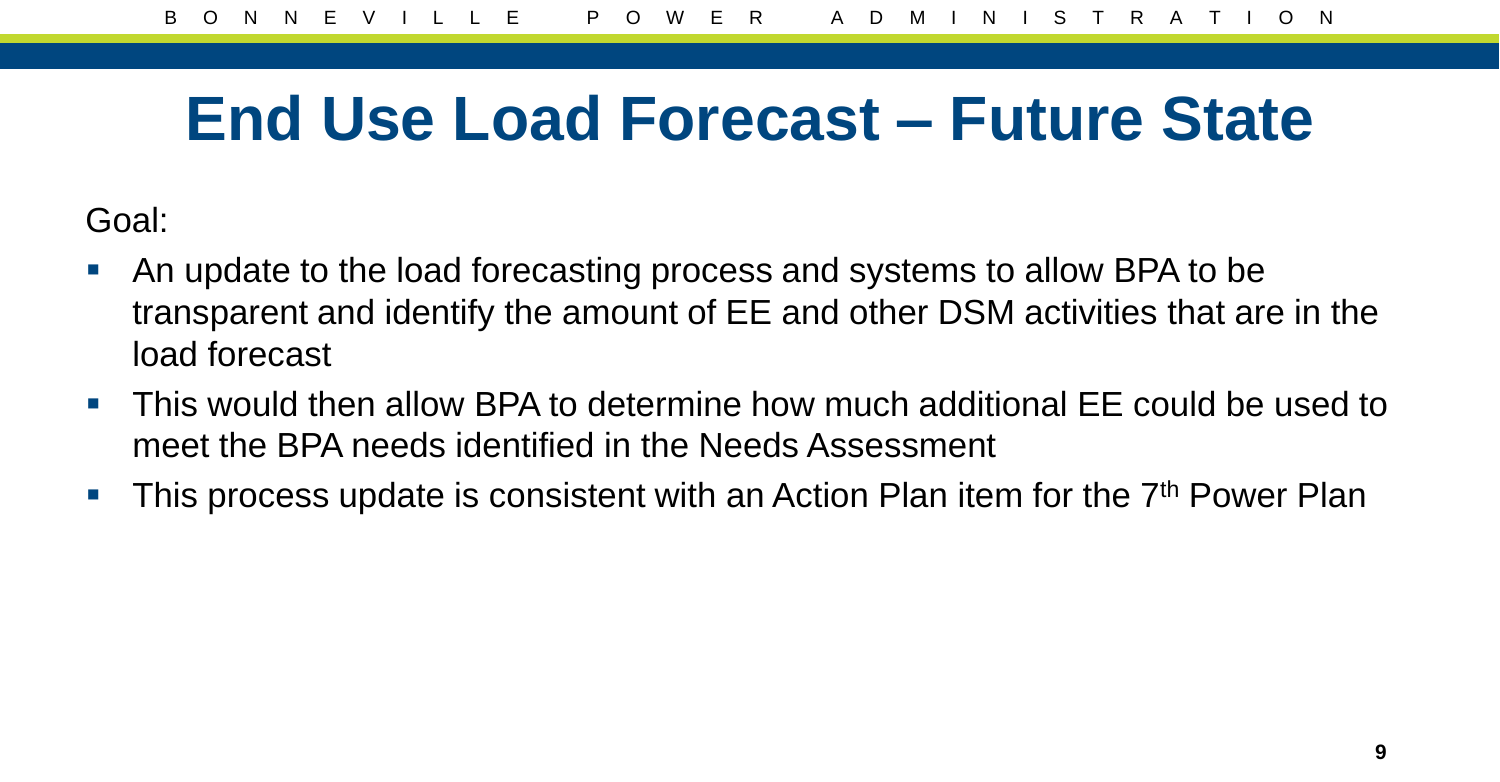## **Staff and Funding**

- One time software upgrade to add an end-use module to our forecasting tool.
- **Increase data needs require additional staff to work with additional market and** economic data.
- We anticipate a large work load increase to forecasters doing this type of modeling. Adding 1 new staff member and filling 1 vacant spot to have sufficient staff.

| <b>Staffing Needs</b>        | <b>Budget</b>                     | <b>Completion Date</b> |
|------------------------------|-----------------------------------|------------------------|
| 3 new BFTE<br>1 current BFTE | \$500K - \$750K<br>\$75K Annually | <b>March 2018</b>      |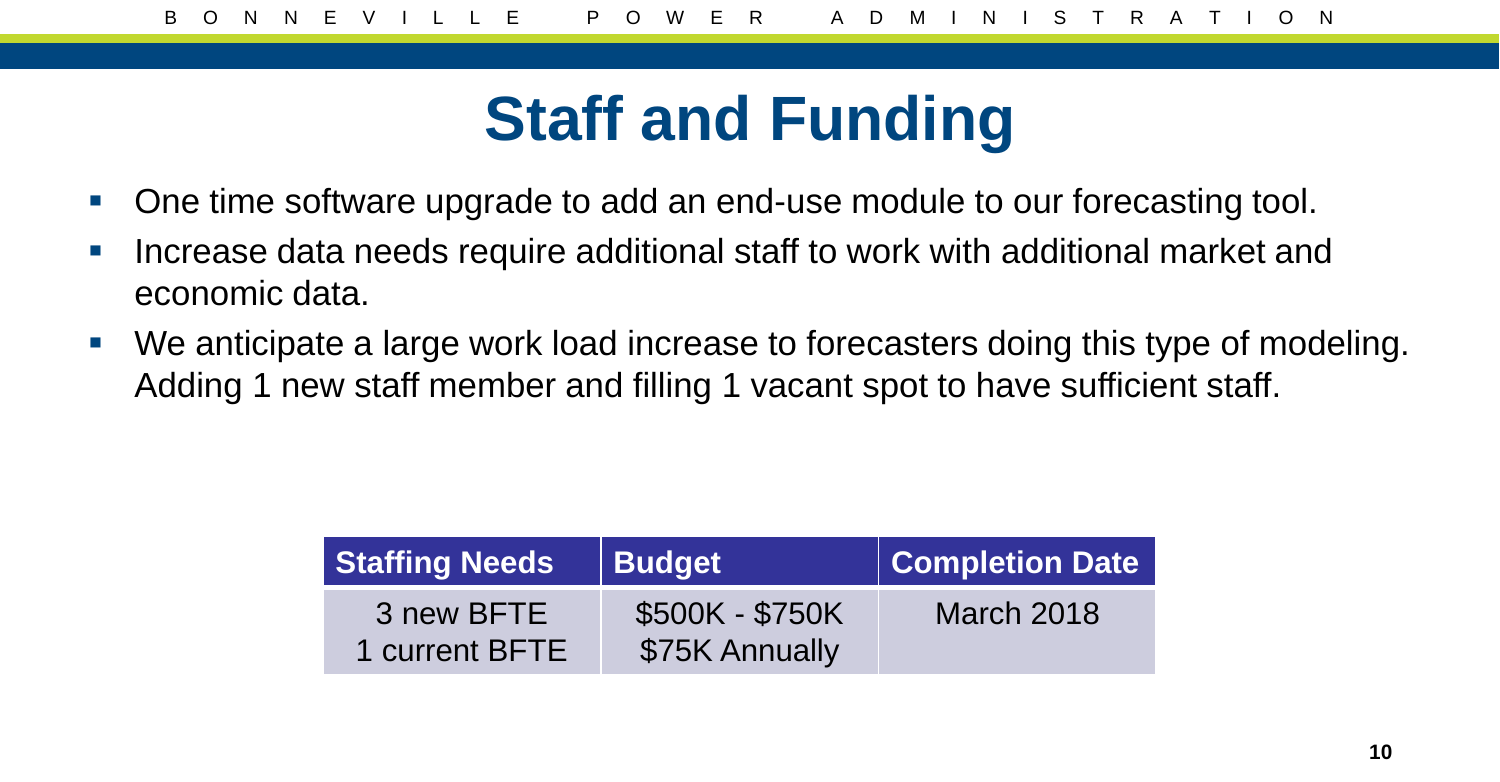## **SAE Primer – Modeling Concepts**

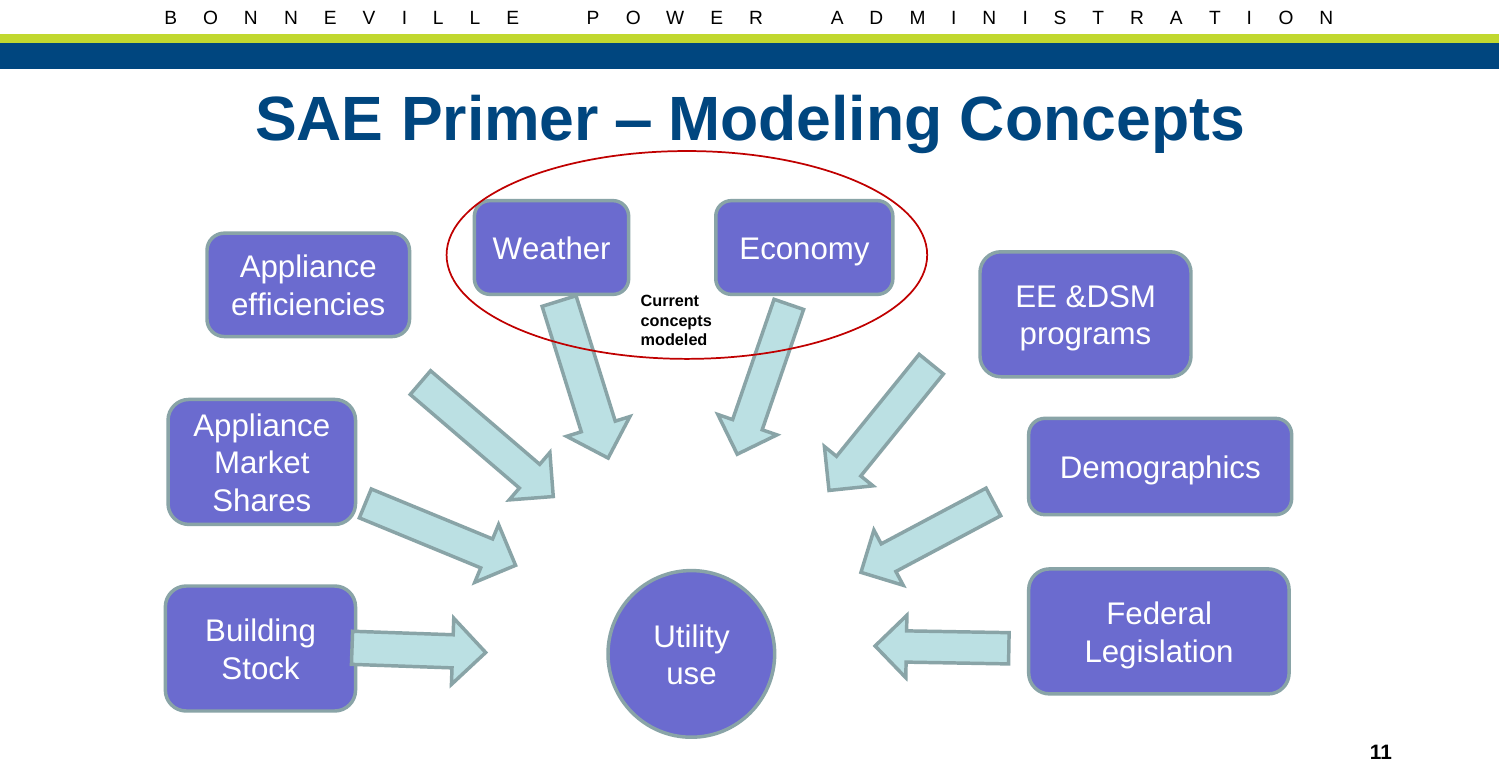## **SAE modeling additions**

- **Provides means to incorporate many end uses explicitly into process (greater** transparency)
- Uses regional data when utility specific data isn't available while calibrating to each utility
- Uses indices of end-uses as independent model driver
- Allows us to expand for future technologies and other impacts on electric consumption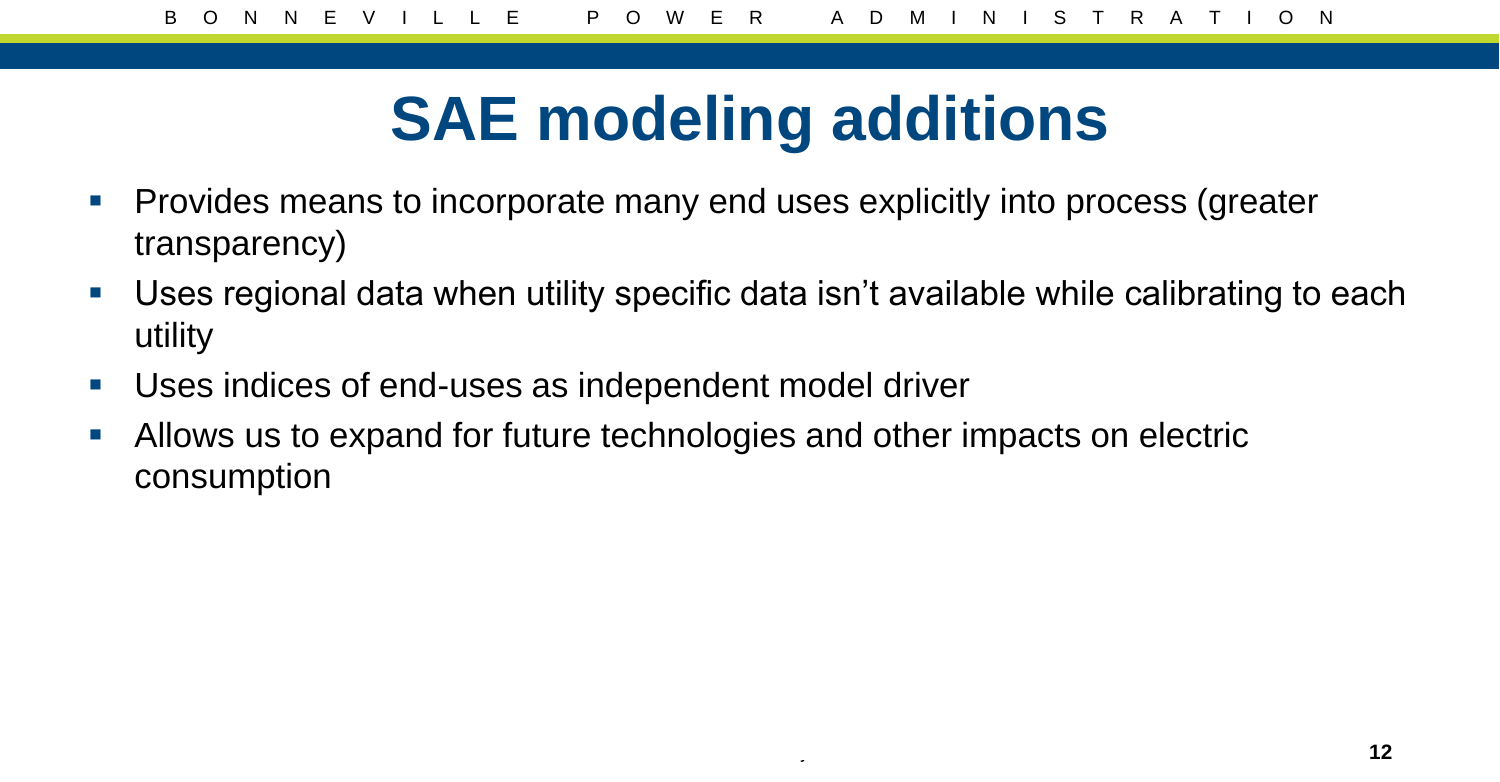#### **Benefits**

- **Better transparency of modeling assumptions**
- Detail on EE & DSM assumptions & explicitly how they drive model results
- Retains ability to independently collaborate on assumptions with each utility
- **Retains scalability ease**
- **Retains flexibility to use an econometric or SAE option**
- Sets up framework to easily incorporate distributed generation in the future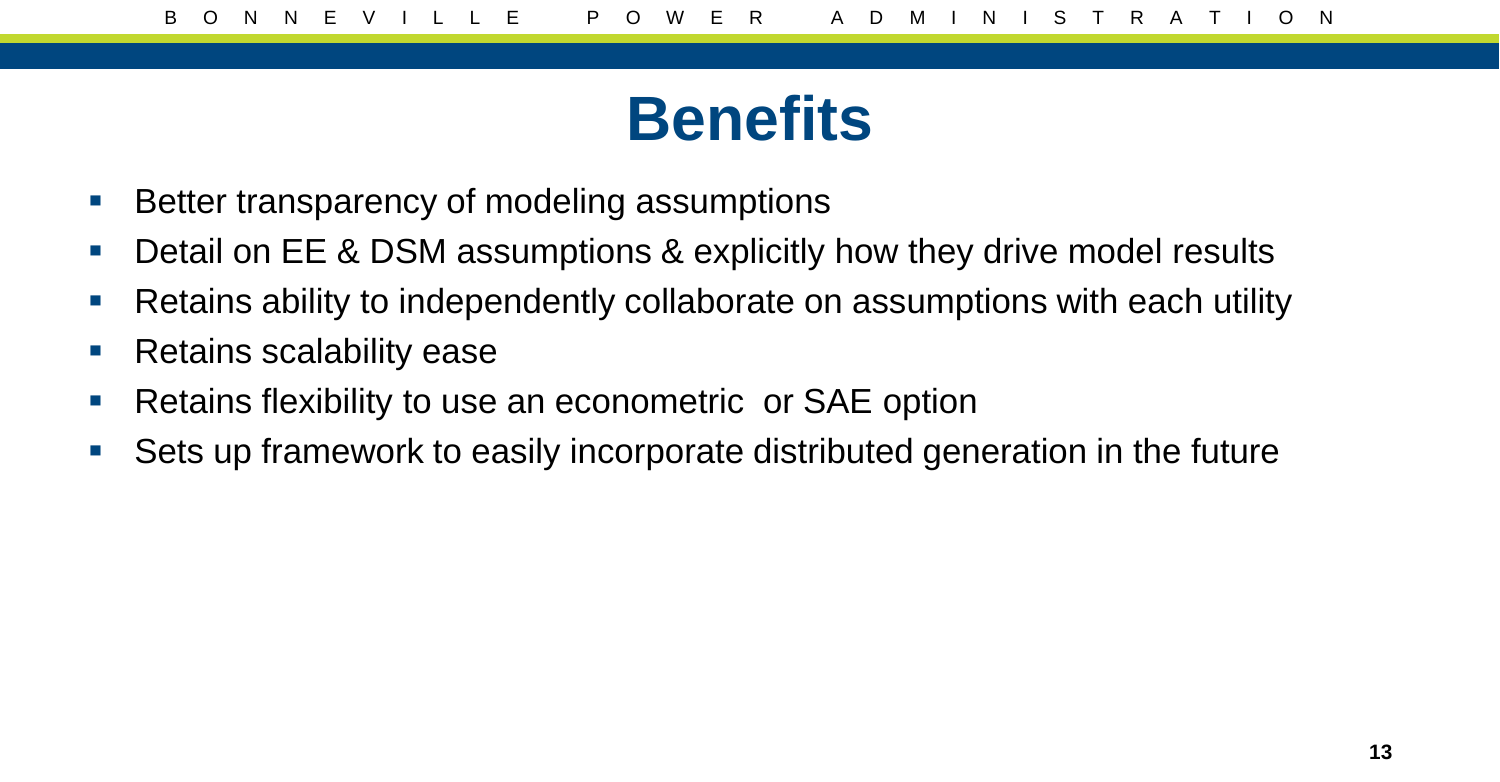#### **Forecasting Model**

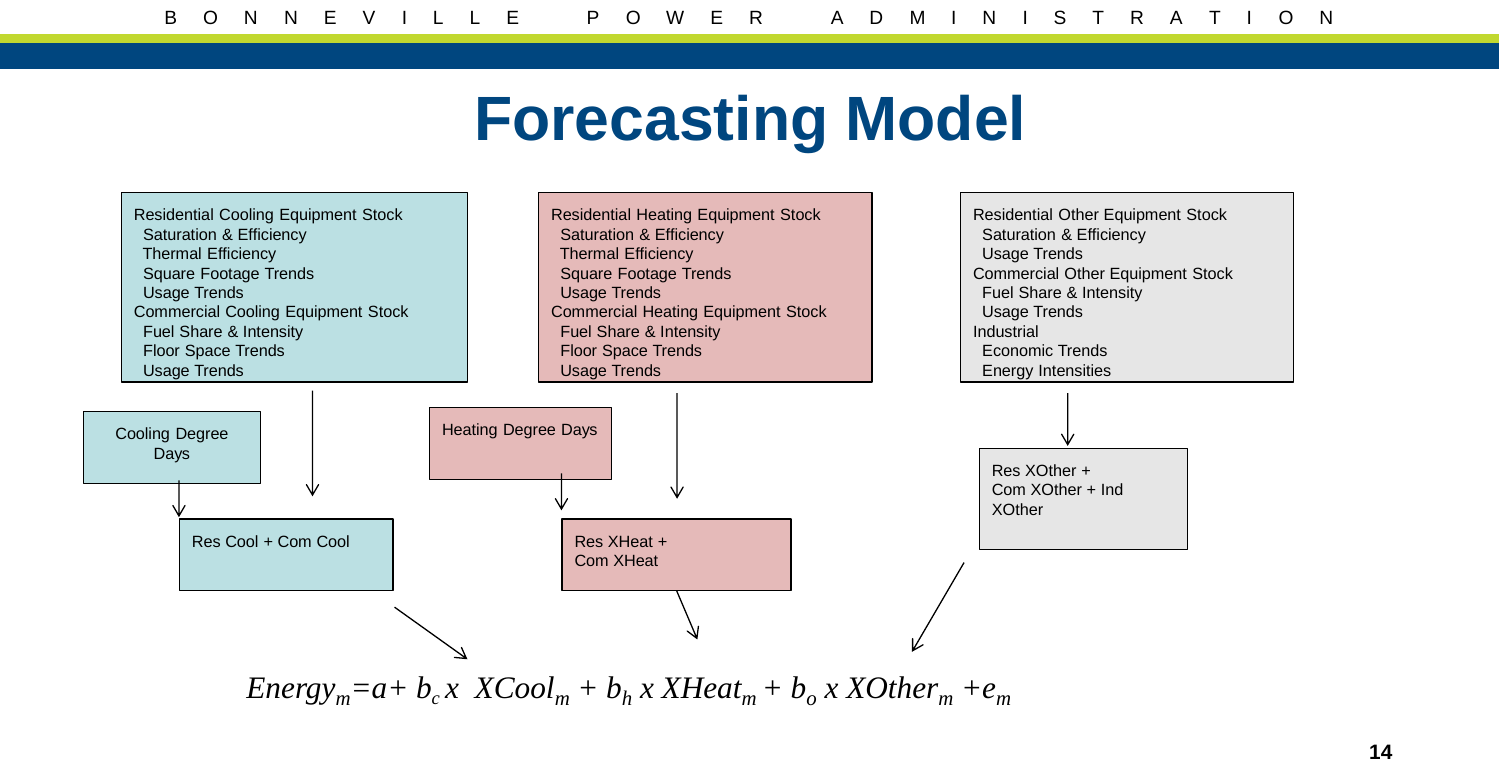## **Public Engagement**

- **BPA seeks confirmation of additional territory specific information from Regional** Dialogue customers to guide this model
	- We will need confirmation that survey results are reasonable for a particular customer, or how they should be adjusted
	- We will need confirmation that model drivers represent each customer
	- We will need summary information on residential, commercial, industrial, and possibly other consumer classes
	- We will look for confirmation of distributed generation activity by customer
- We will continue to gather information we currently do about new load additions or losses
- For a short while this will likely take more of a customer's time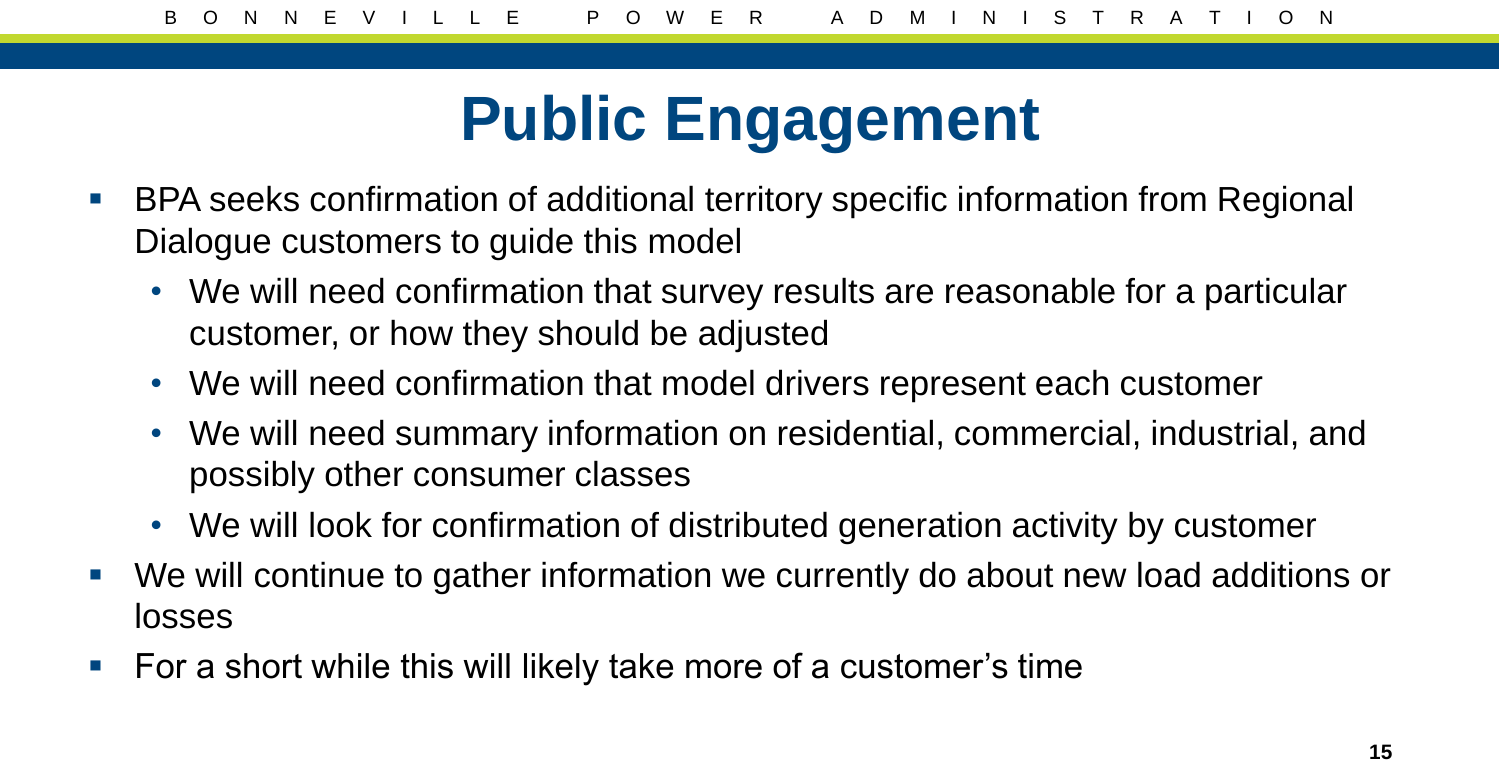#### **Progress**

- Currently reviewing moving ahead with software changes, working on requirements and having preliminary discussion with the vendor
- Currently reviewing moving ahead with hiring activity and starting internal paperwork for this process
- Reviewing detailed data from available surveys to get market specifics as close to customer level as possible
- **Exploring alternatives to provide model drivers (economic and other data)**
- **Developing internal training plan**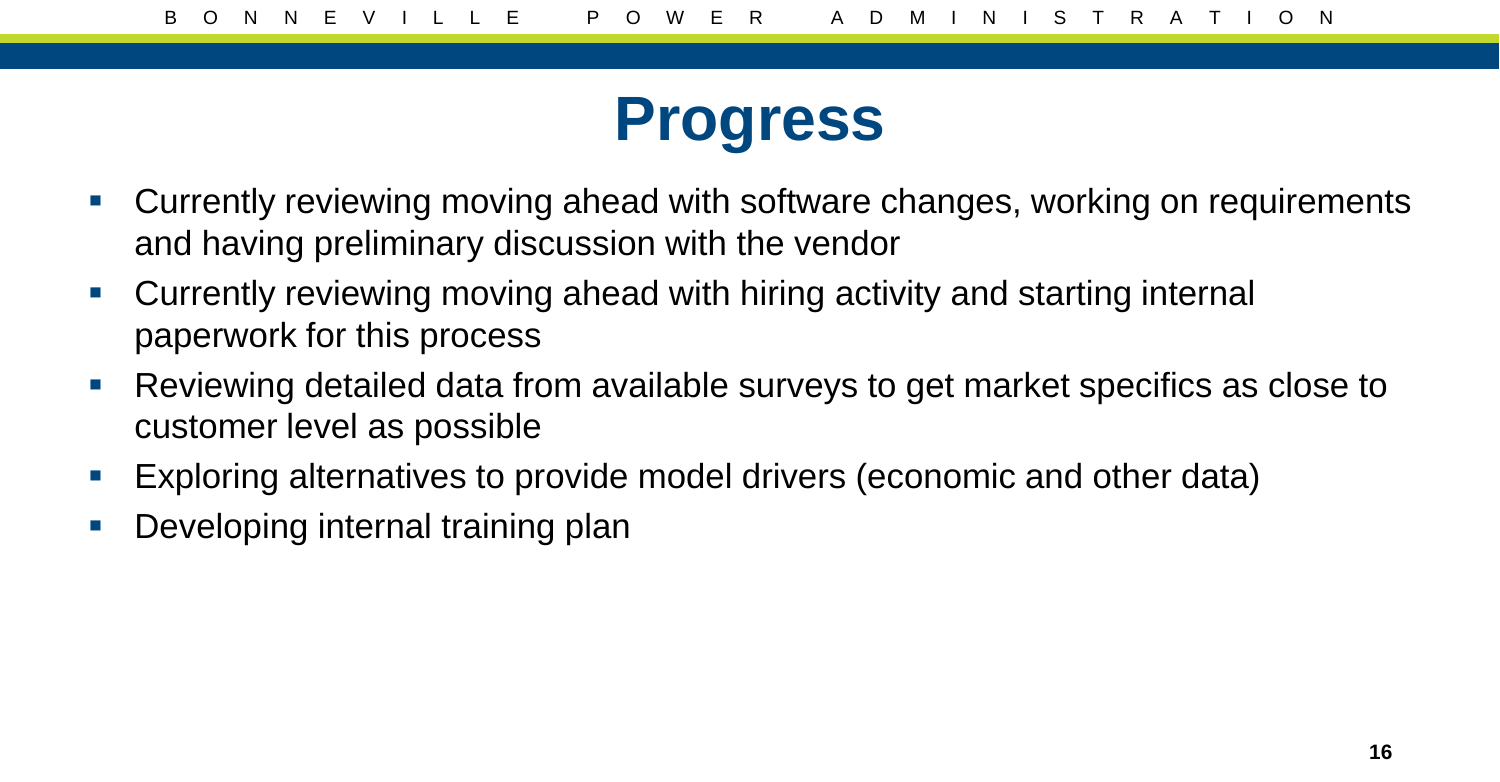#### **Timeline**

Nov-16 Dec-16 Jan-17 Feb-17 Mar-17 Apr-17 May-17 Jun-17 Jul-17 Aug-17 Sep-17 Oct-17 Nov-17 Dec-17 Jan-18 Feb-18 Mar-18

| Gather IT project requirements               | complete |  |  |  |  |
|----------------------------------------------|----------|--|--|--|--|
| Executive approval                           | complete |  |  |  |  |
| IT project structure set up                  |          |  |  |  |  |
| Arrange for work with Itron                  |          |  |  |  |  |
| <b>Contracting Process</b>                   |          |  |  |  |  |
| <b>ITRON</b> begins work                     |          |  |  |  |  |
| <b>Staffing process</b>                      |          |  |  |  |  |
| Gather end-use data by class of service      |          |  |  |  |  |
| Gather customer sales by service class       |          |  |  |  |  |
| Testing of ITRON work                        |          |  |  |  |  |
| Integrate new IT work with BPA systems       |          |  |  |  |  |
| Training forecasting staff on end use method |          |  |  |  |  |
| Work with customers on end-use forecast      |          |  |  |  |  |
| Review forecasts                             |          |  |  |  |  |
| Distribute forecasts for use within Agency   |          |  |  |  |  |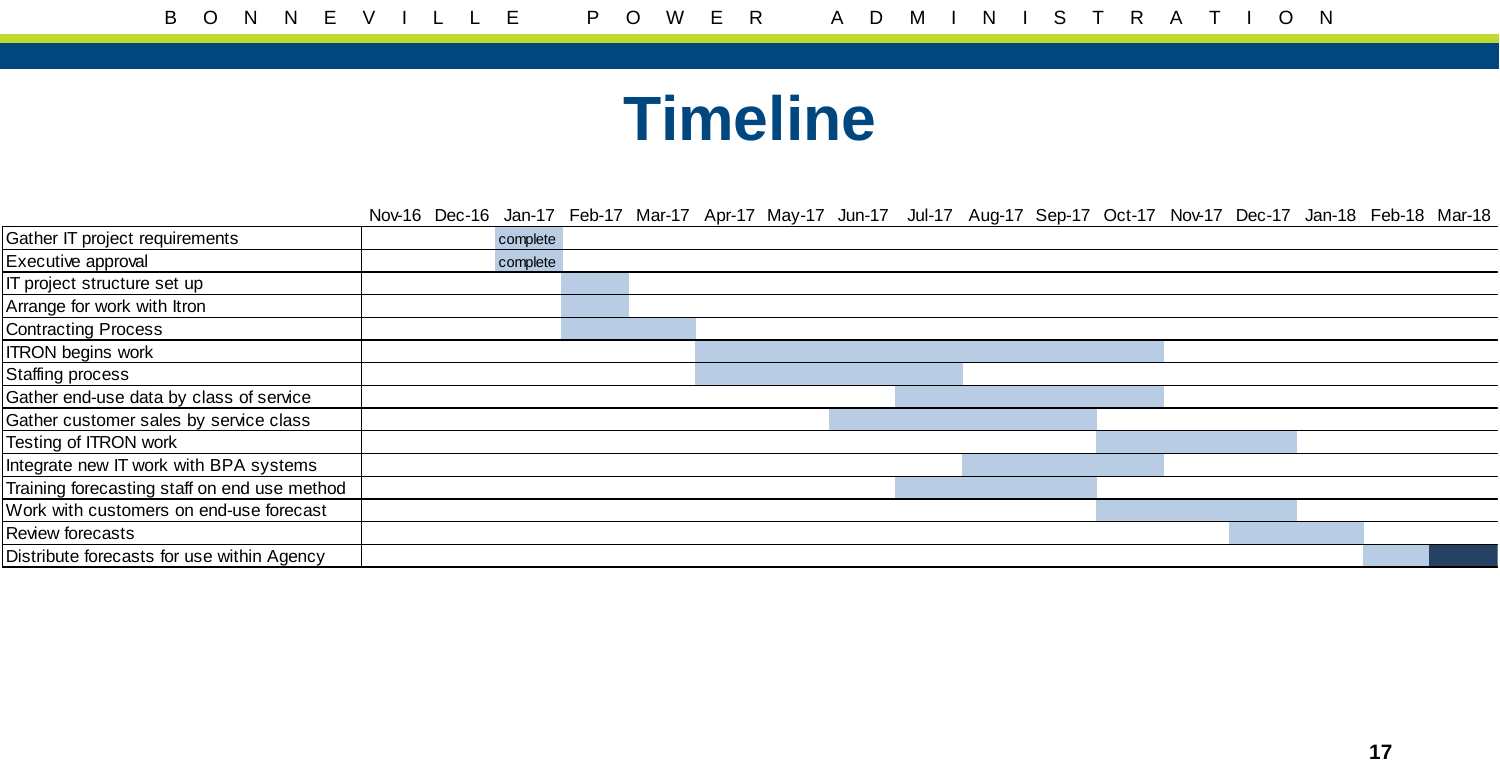## **BPA Conservation Potential Assessment**

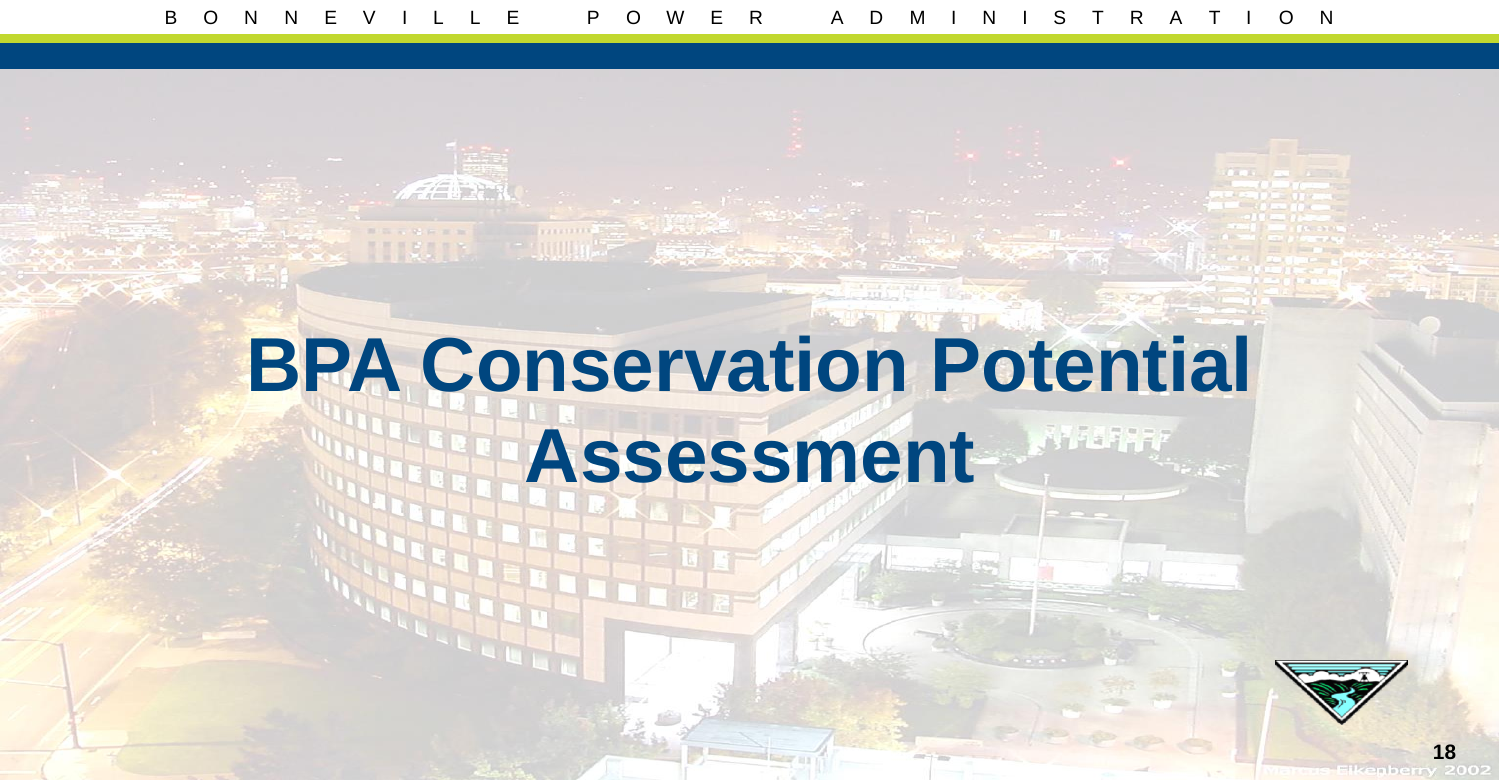#### **CPA Current State**

- **BPA relies on the Council's Power Plan for its assessment of conservation potential**
- Council's CPA is region-wide and savings potential is only reported in total
- BPA uses a proxy of 42% of the total regional potential roughly based on BPA share of regional sales
- Benefits of current state:
	- BPA is able to leverage the Council's expertise
	- Saves staff time and funding
- $\blacksquare$  Issues with current state:
	- Does not provide location specific information on conservation potential
	- Unknown if sales proxy is representative of savings potential in BPA territory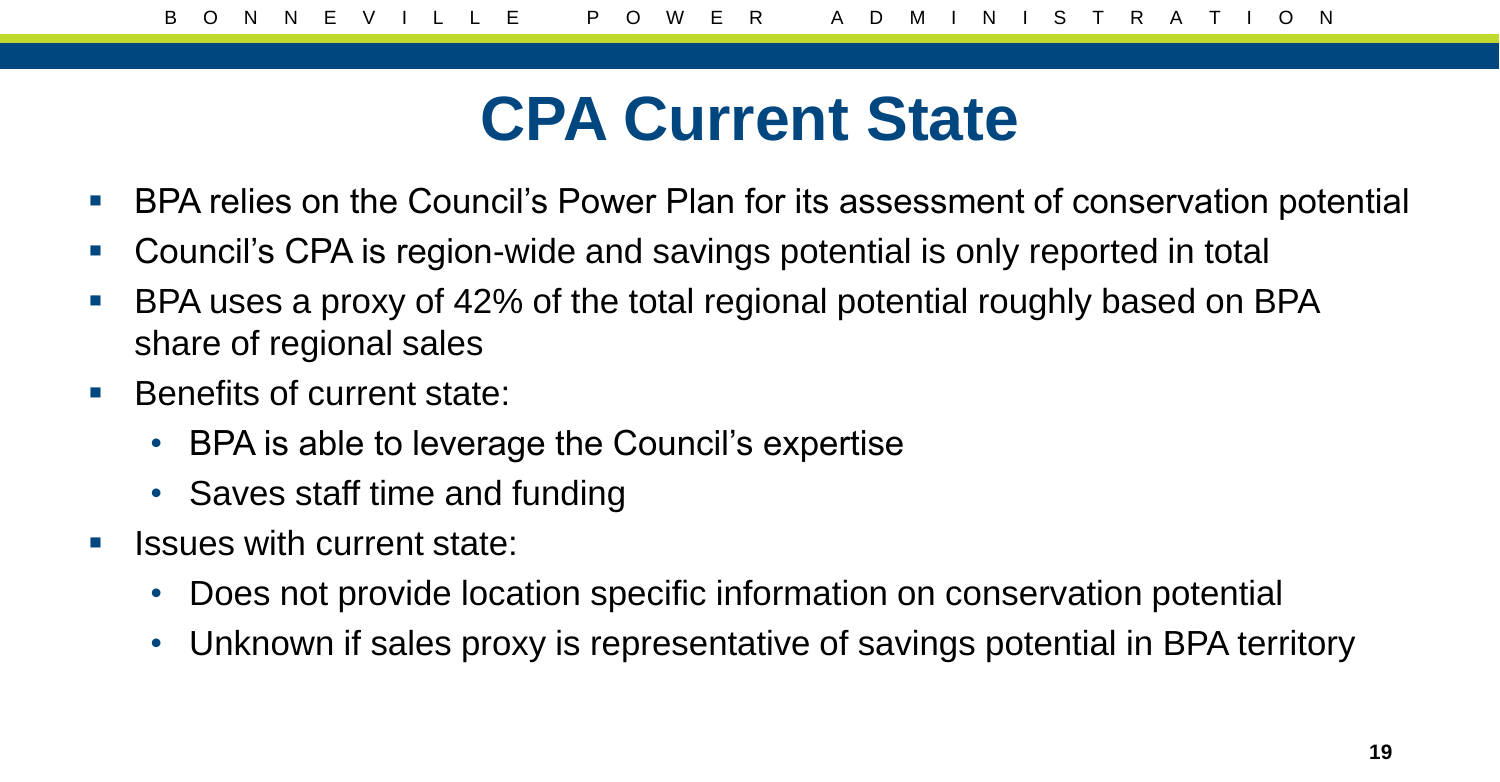#### **CPA Future State**

- Goal:
	- Calculate the energy efficiency savings potential and costs in BPA service territory
	- Provide locational information on EE potential within the region
- Results of assessment
	- Will be provided to the Resource Program optimization model
	- Can be used for integrated demand side management efforts, transmission planning and non-wires planning
	- Can support program initiatives and market strategies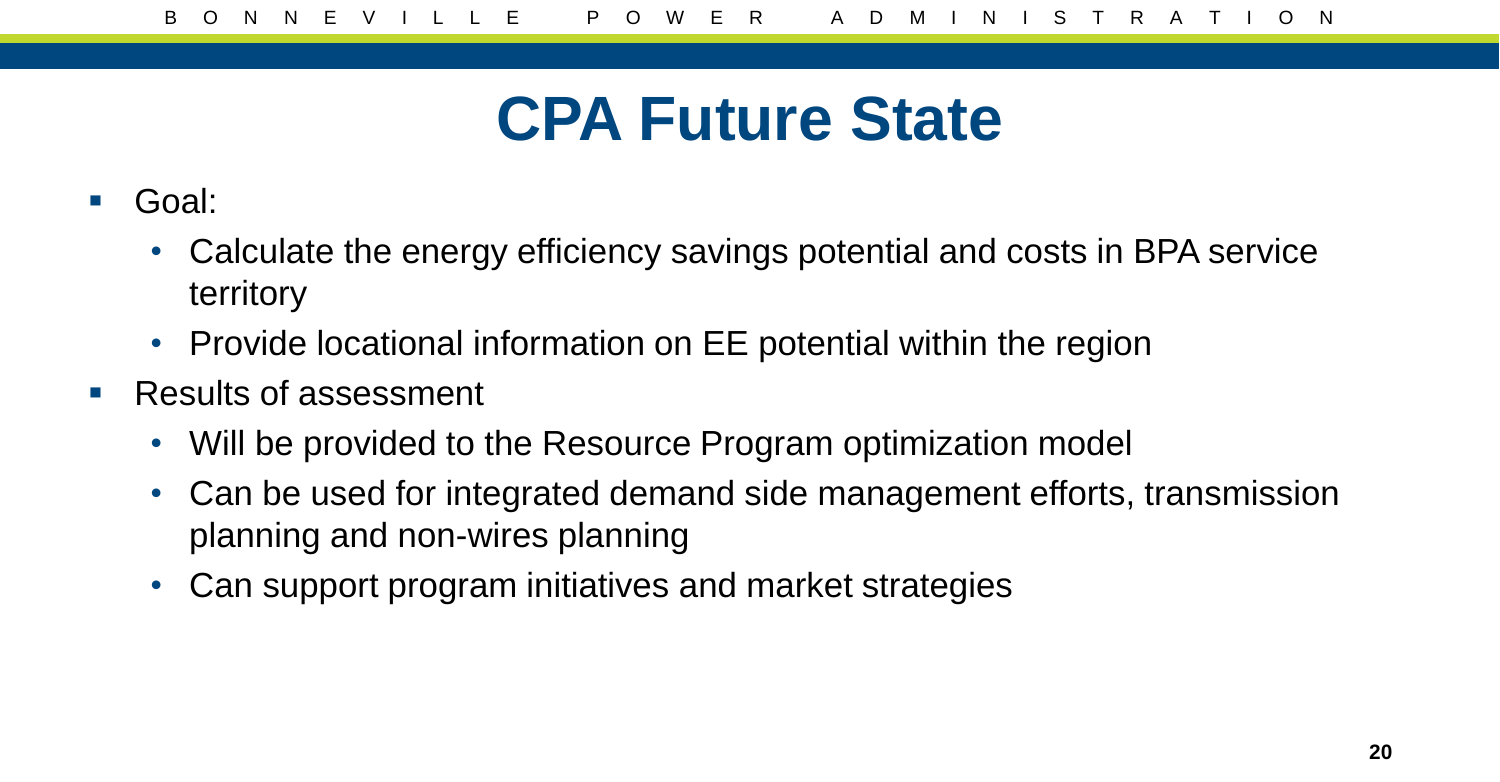#### **CPA Plan**

- Determine the amount of technical and achievable savings potential for BPA served load
	- Economic potential will be assessed in the Optimization Model process
- Calculate total savings, not utility specific
- Leverage available data and information (e.g Council supply curves, Residential and Commercial Building Stock Assessment)
- Apply same considerations used in Seventh Power Plan:
	- Alignment of baselines, treatment of codes and standards
	- Technologies and costs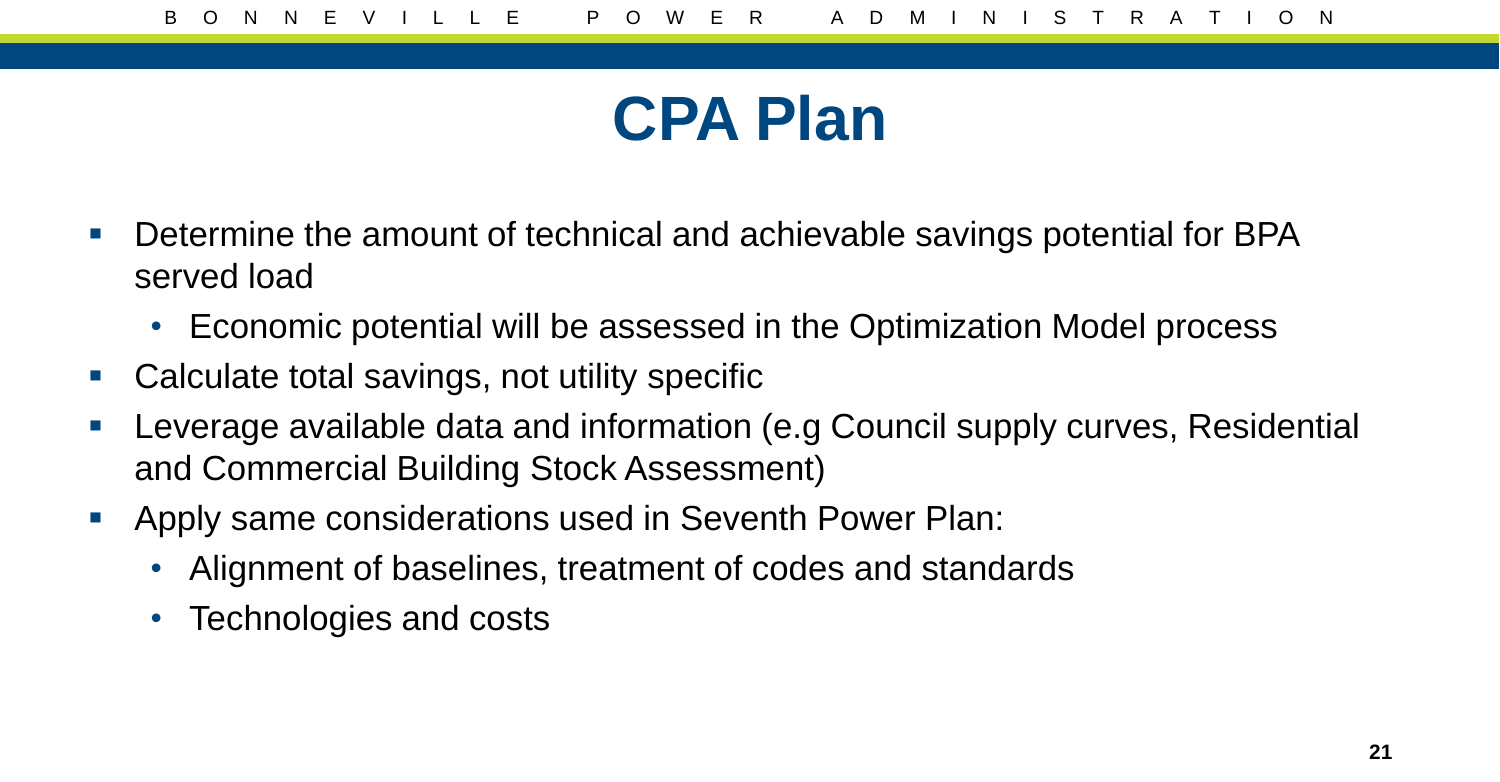## **Staff and Funding**

- No additional staff needed
- Cost estimates are highly variable and will be better known when contract proposals are received
- Costs are already budgeted for

| <b>Staffing Needs</b>  | <b>Budget</b> | $\vert\vert$ Completion Date $\vert\vert$ |
|------------------------|---------------|-------------------------------------------|
| .5 Reallocated<br>FTE. | <b>TBD</b>    | March 2018                                |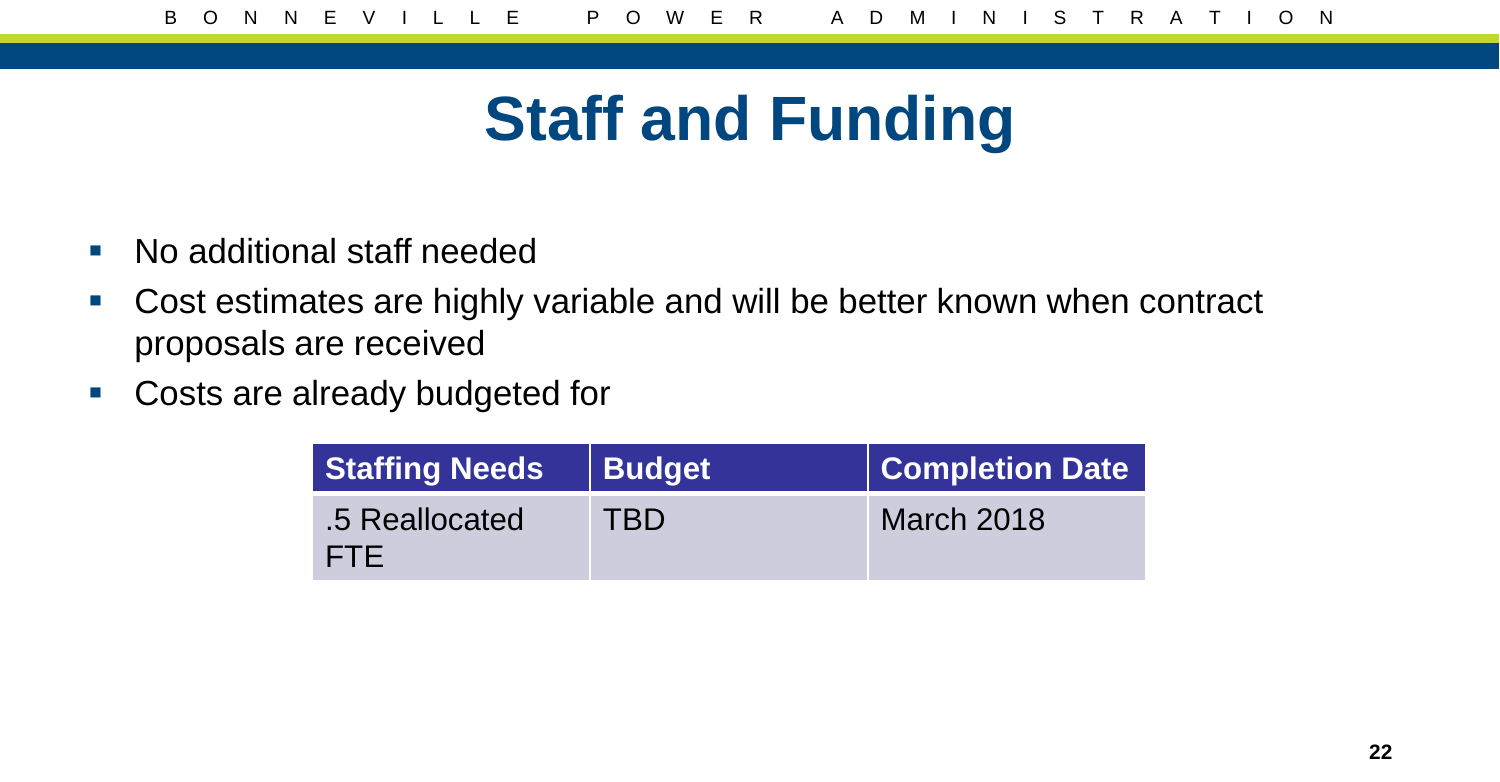

- **Draft scope of work developed**
- **Working with supply chain to develop RFP**
- Goal of April-early May release of RFP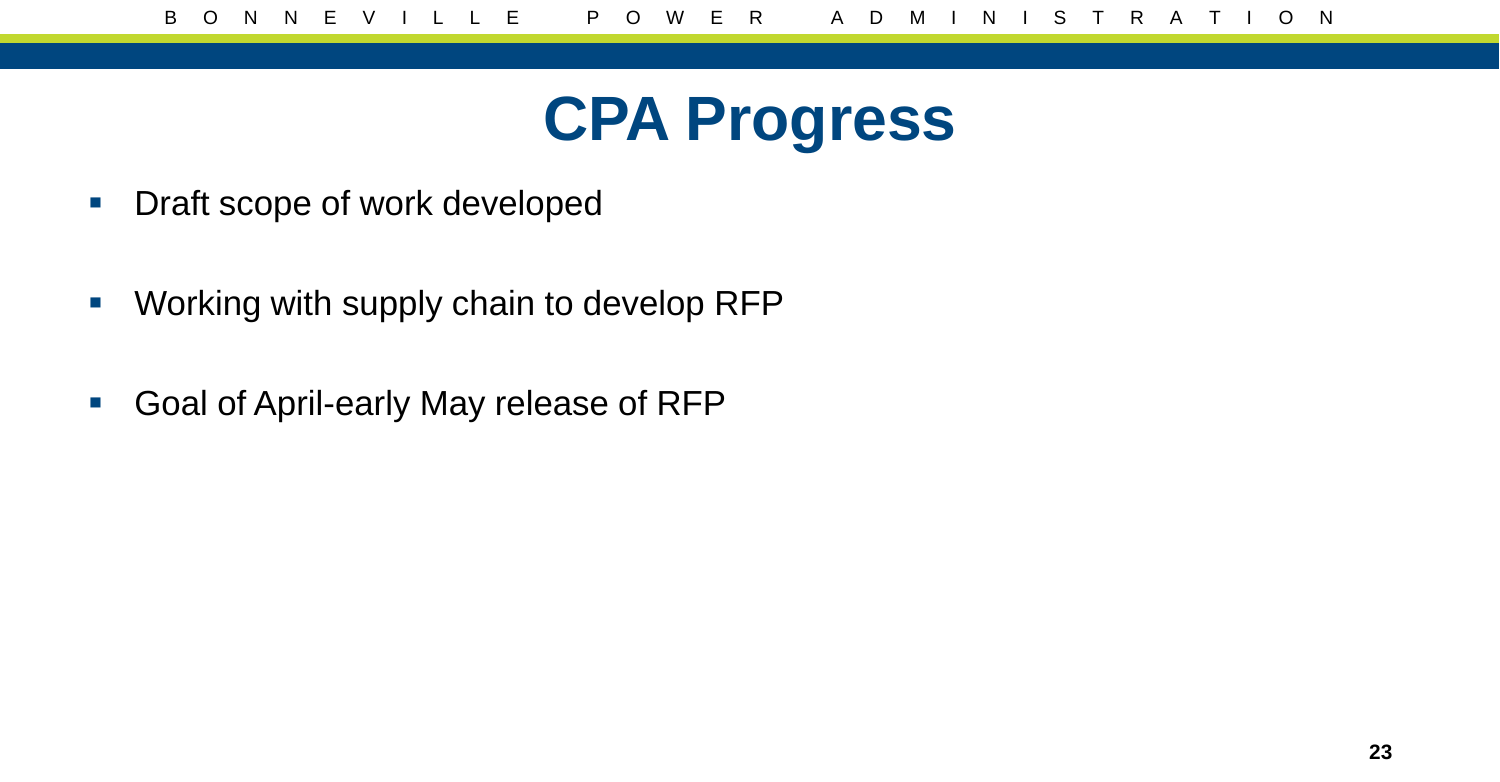#### **Timeline**

|                                | Jan-17 | Feb-17 |  | Mar-17 Apr-17 May-17 Jun-17 Jul-17 Aug-17 Sep-17 Oct-17 Nov-17 Dec-17 Jan-18 Feb-18 |  |  |  |  | Mar-18 |
|--------------------------------|--------|--------|--|-------------------------------------------------------------------------------------|--|--|--|--|--------|
| <b>CPA Contracting Process</b> |        |        |  |                                                                                     |  |  |  |  |        |
| CPA Public Workshop            |        |        |  |                                                                                     |  |  |  |  |        |
| <b>CPA Kick Off</b>            |        |        |  |                                                                                     |  |  |  |  |        |
| CPA Development                |        |        |  |                                                                                     |  |  |  |  |        |
| <b>CPA Public Review</b>       |        |        |  |                                                                                     |  |  |  |  |        |
| <b>CPA Revisions</b>           |        |        |  |                                                                                     |  |  |  |  |        |
| CPA complete                   |        |        |  |                                                                                     |  |  |  |  |        |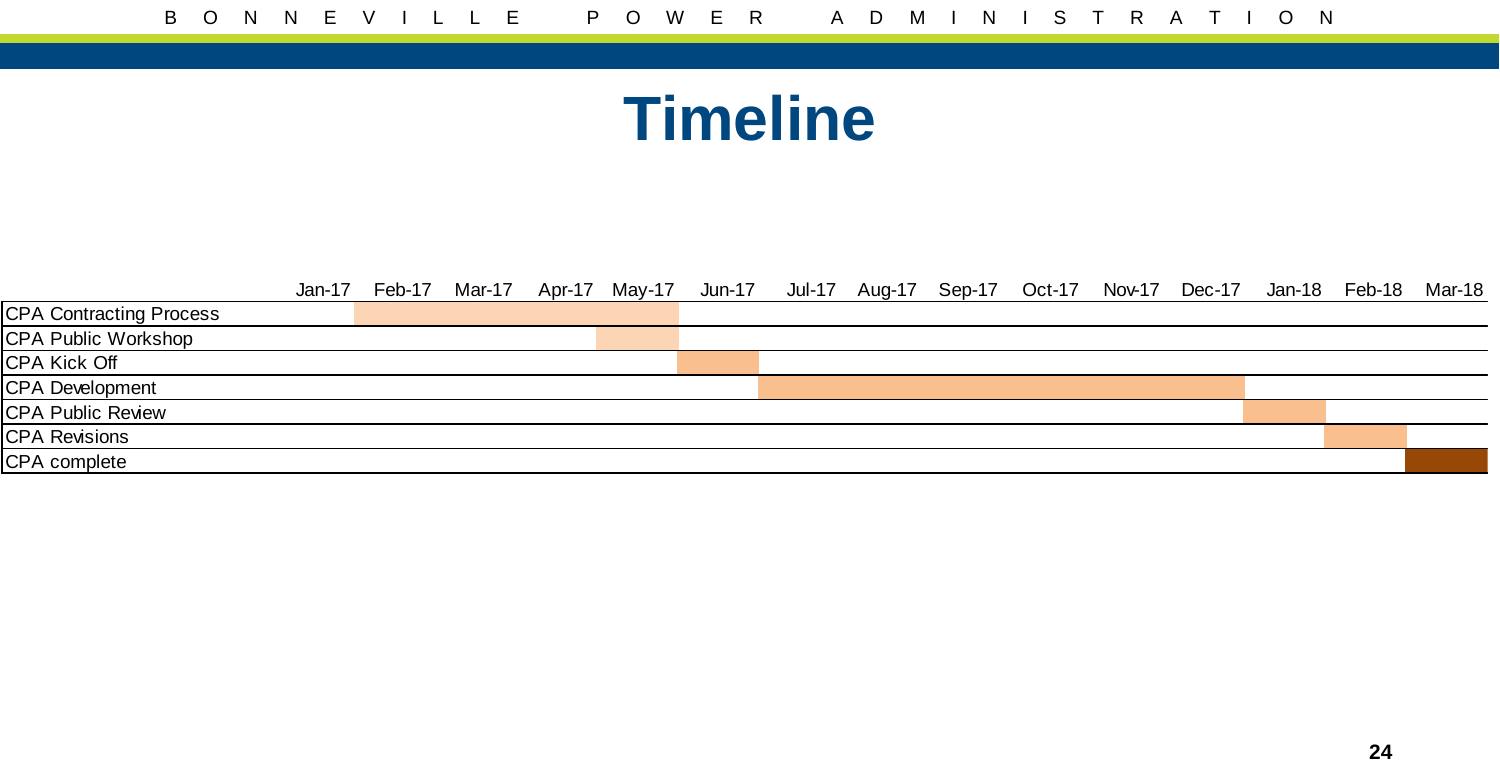## **Distributed Energy Resources Potential Assessment**

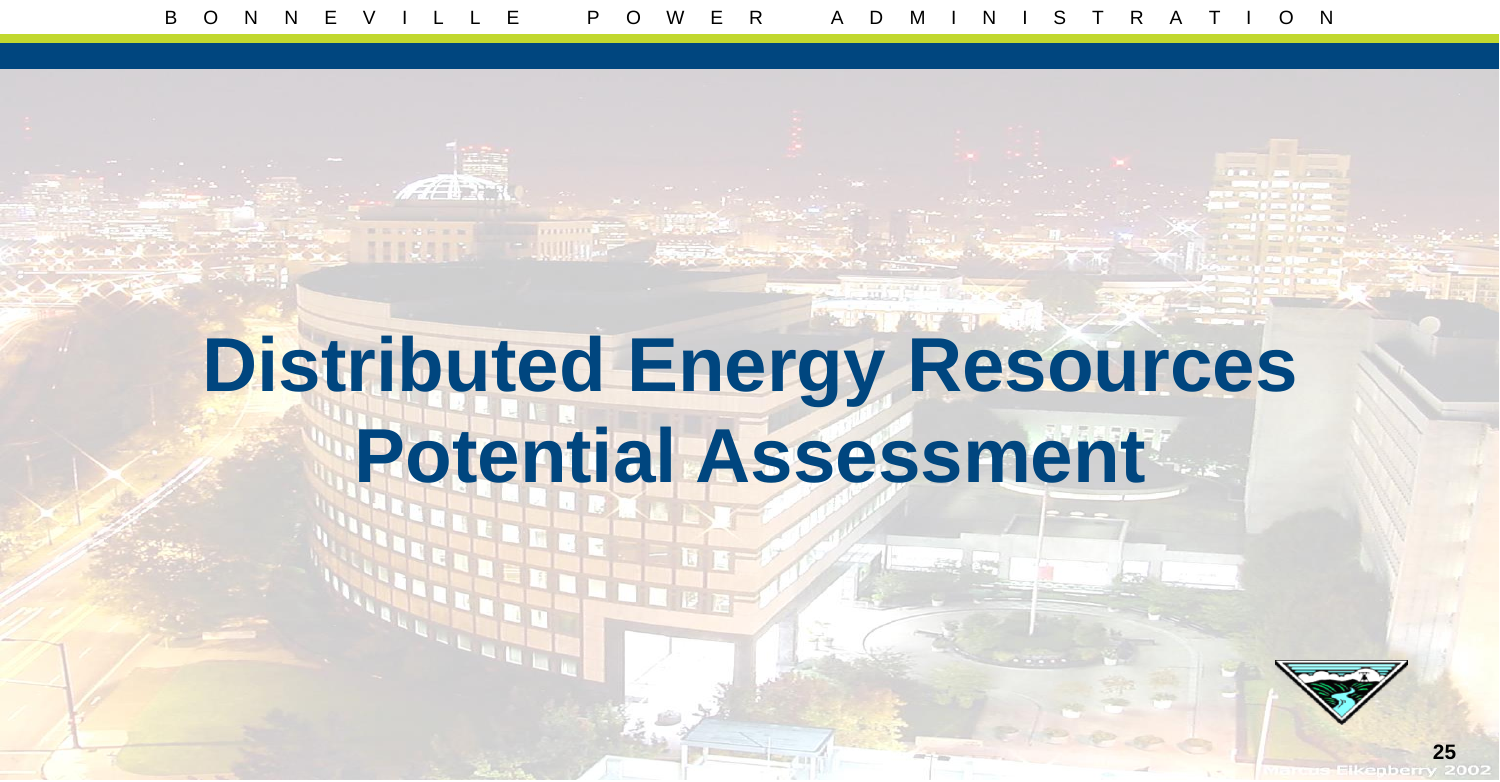#### **DER Potential Assessment – Current State**

- BPA currently has limited information regarding Demand Response (DR) or Distributed Energy Resource (DER) potential in the loads served with power supplied by BPA under Regional Dialogue contracts
- If would be useful for BPA Power and Transmission Planning to have information on the potential of different types of DR/DER, how quickly it could be developed, and where it is located.
- The 7<sup>th</sup> Power Plan recommends that BPA complete a DR potential assessment in 2017, to be used in the Council's mid-term review of the 7<sup>th</sup> Plan during 2018
- The  $7<sup>th</sup>$  Plan also recommends that BPA assess the barriers to developing DR in the loads served with BPA power
- **This second assessment would also inform the mid-term Council Plan review** during 2018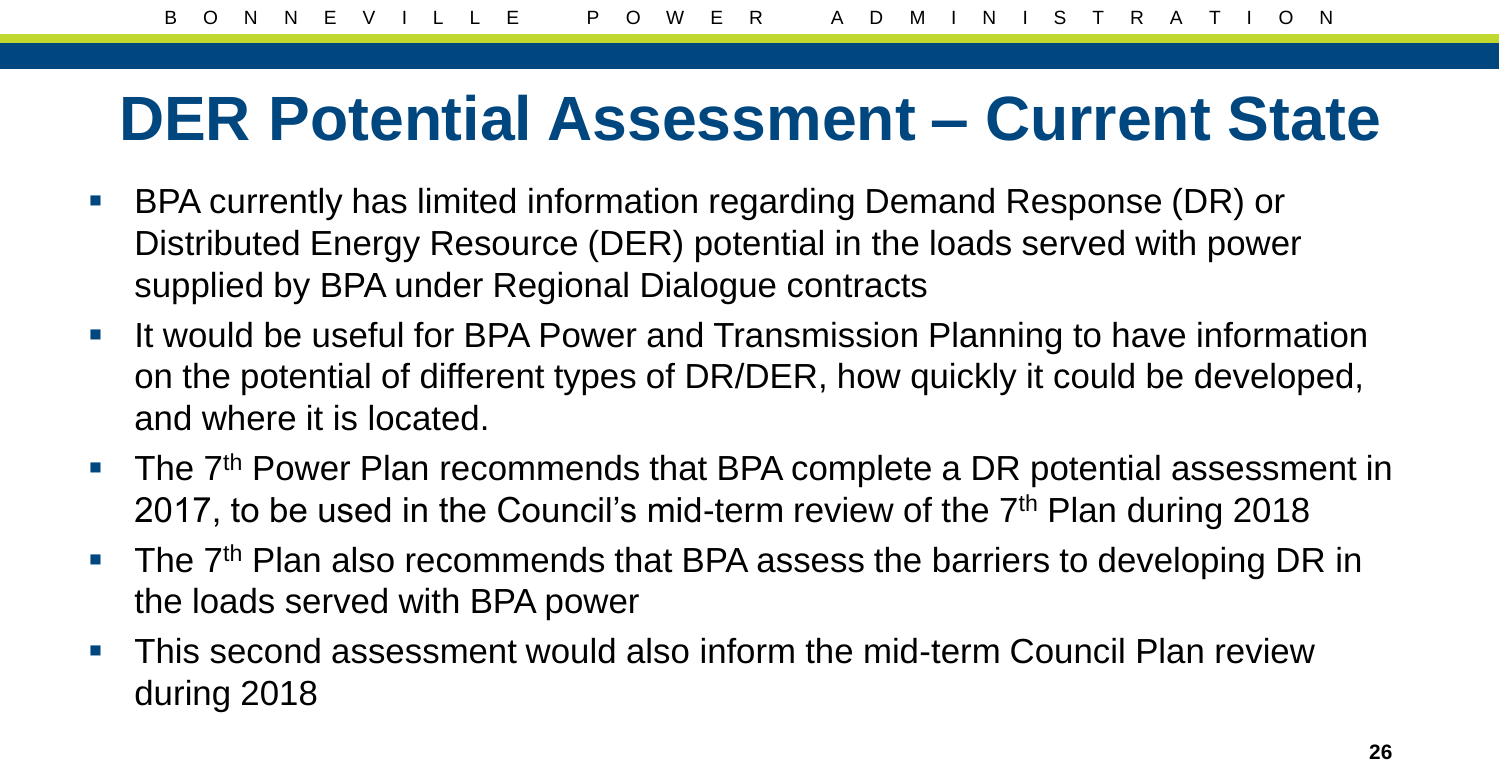#### **DER Potential Assessment – Future State**

- Goal: BPA has a set of utility-vetted DR/DER supply and cost curves for different DR/DER products and an improved locational understanding of where DR/DER might be available
- **This improved information is being routinely and regularly used for near-term and** long-term BPA Power and Transmission Planning
	- This will fulfill the BPA Integrated Demand Side Planning vision.
- **This information will support BPA 2017-2022 Strategic Priorities, and contribute to** the BPA Power Services Strategic Direction, 2017-2022, goal of "Advancing Demand Side Management"
- **This information addresses the Power Council's 7th Plan Action Plan items REG-3,** BPA-3, and BPA-7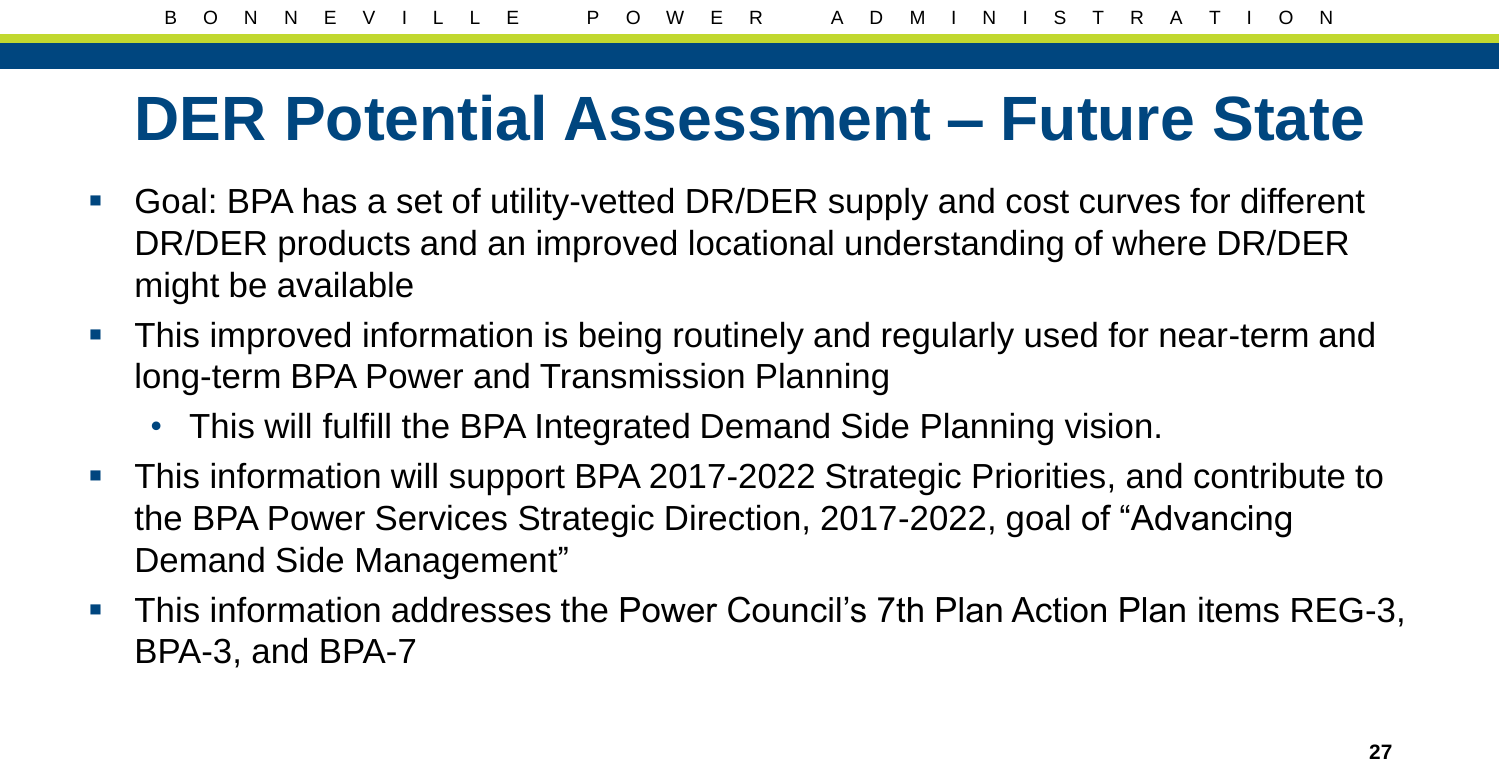#### **DER Potential Assessment Details**

**The Potential Assessment :** Study how much DR potential exists in the loads served with power supplied by BPA under Regional Dialogue contracts under different sets of assumptions, what types of end use loads are most available for DR, where the potential DR is generally located, how rapidly it could be developed, and the estimated cost to develop the DR.

**The Barriers Assessment :** Identify the barriers to developing DR in the loads served with power supplied by BPA under Regional Dialogue contracts. This assessment will identify market, legal, operational, economic, contractual, motivational, institutional, and political barriers to the consideration and use of DR by BPA and/or its Power customer utilities.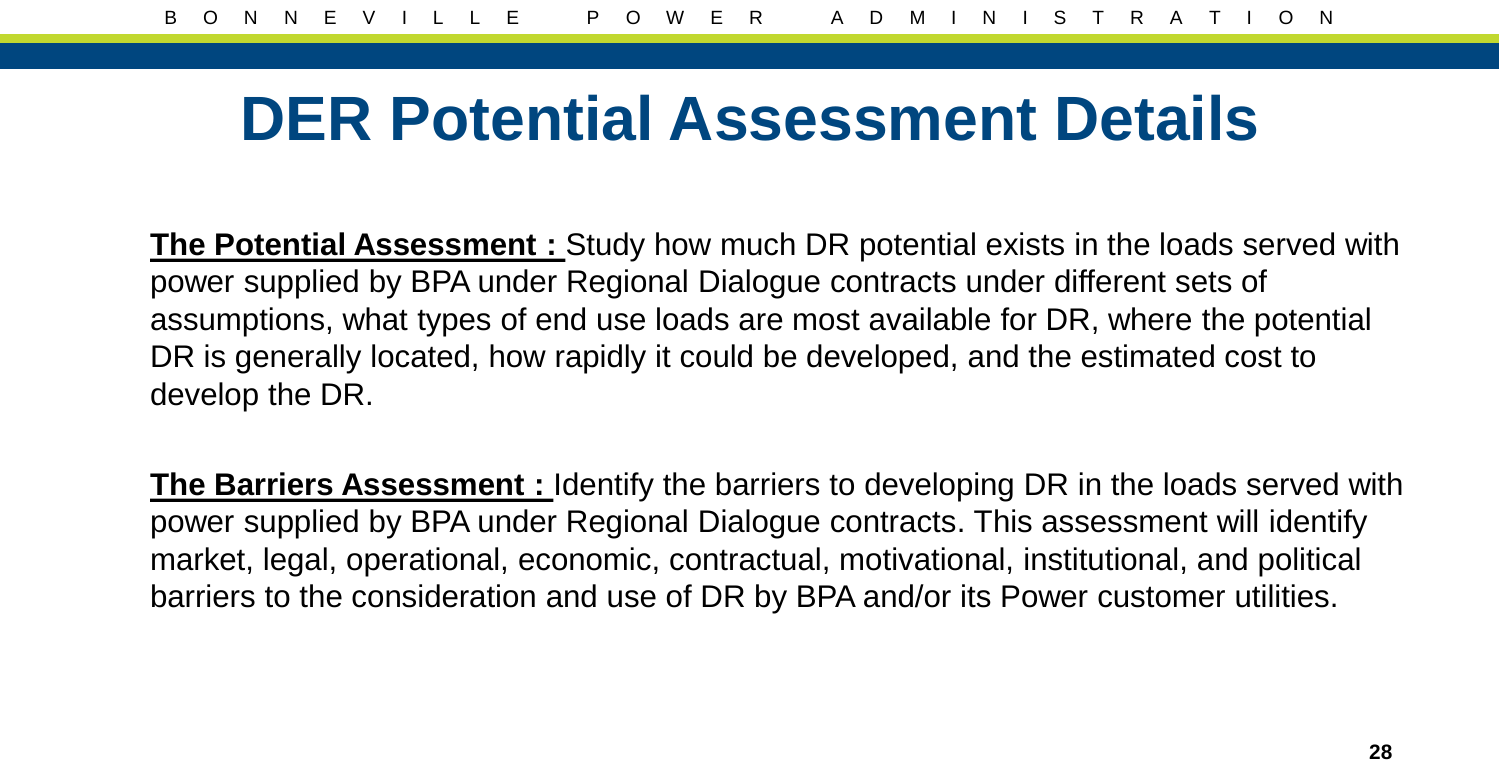## **Staff and Funding**

- BPA Project Staff:
	- Lee Hall, Sponsor
	- Frank Brown, Project Manager
	- Melanie Smith, Contracting Officer's Technical Representative
	- Jean Paul Bretz, Contracting Officer

No additional staff needed

Costs are accounted for in the existing Power Services budget

| Staffing Needs Budget |              | <b>Completion Date</b> |
|-----------------------|--------------|------------------------|
| .5 Reallocated FTE    | \$600,000.00 | Nov 29th, 2017         |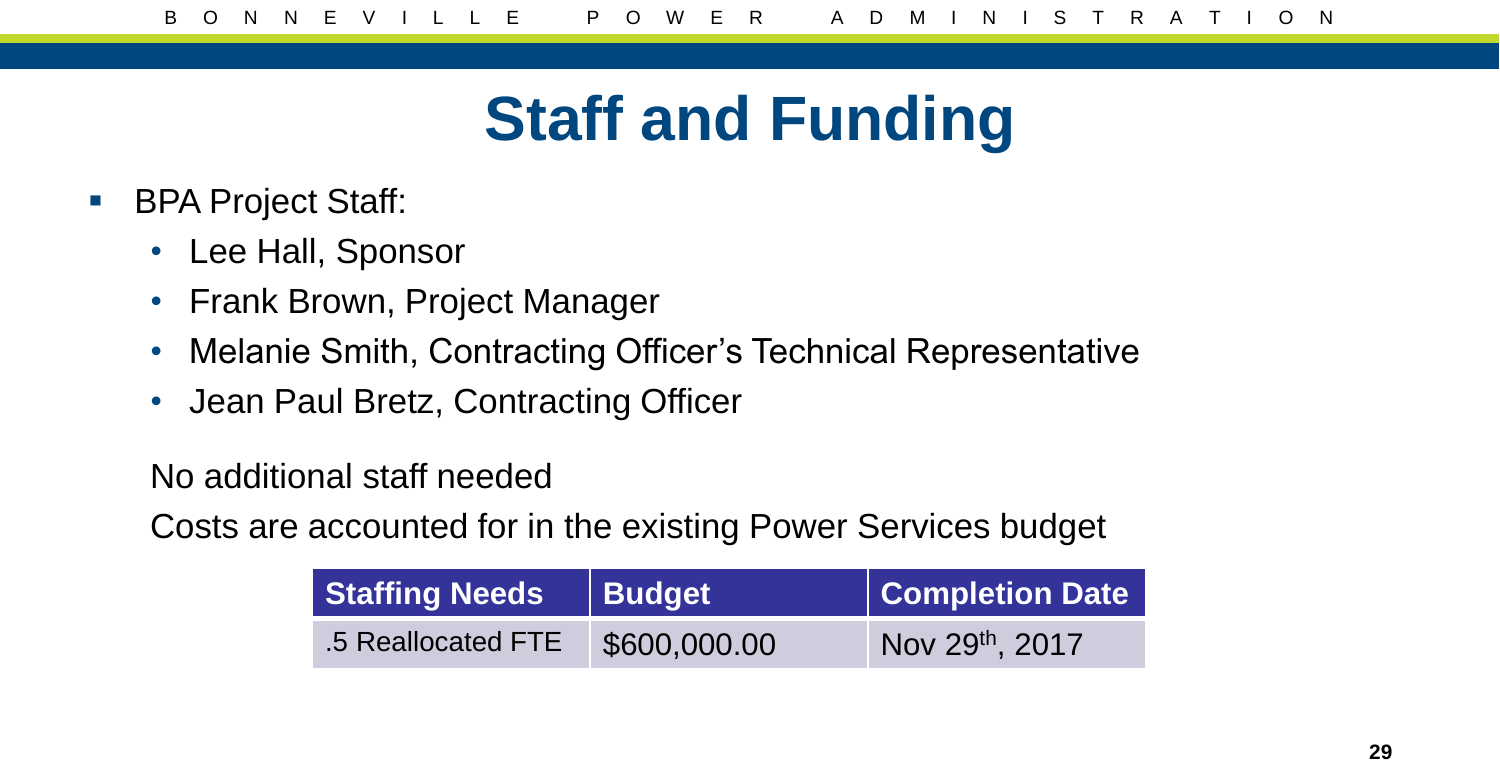#### **Progress**

 An RFP was issued on February 13, 2017. Three consulting firms submitted technical proposals on or before the March  $10<sup>th</sup>$ , 2017 deadline. The technical proposals are being evaluated now by a technical evaluation team which intends to submit their recommendation to the Contracting Officer by the end of March 2017.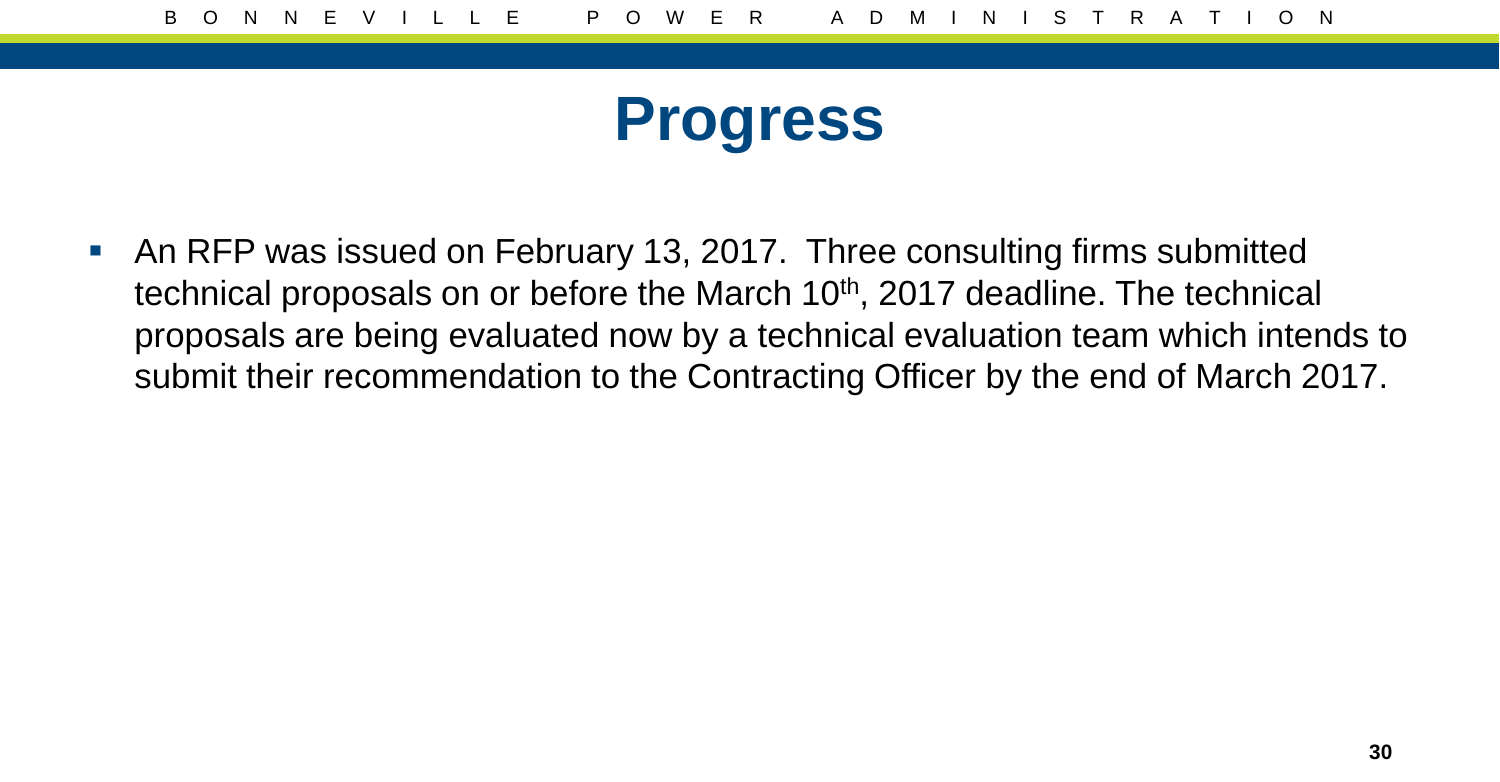#### **Timeline**

Mar-17 Apr-17 May-17 Jun-17 Jul-17 Aug-17 Sep-17 Oct-17 Nov-17

| Kick off meeting with Contractor           |  |  |  |  |
|--------------------------------------------|--|--|--|--|
| Work Plans Due (Stage Gate 1)              |  |  |  |  |
| Initial (Rough, Partial) Draft Assessments |  |  |  |  |
| <b>Final Draft Assessments</b>             |  |  |  |  |
| <b>Final Assessments Due</b>               |  |  |  |  |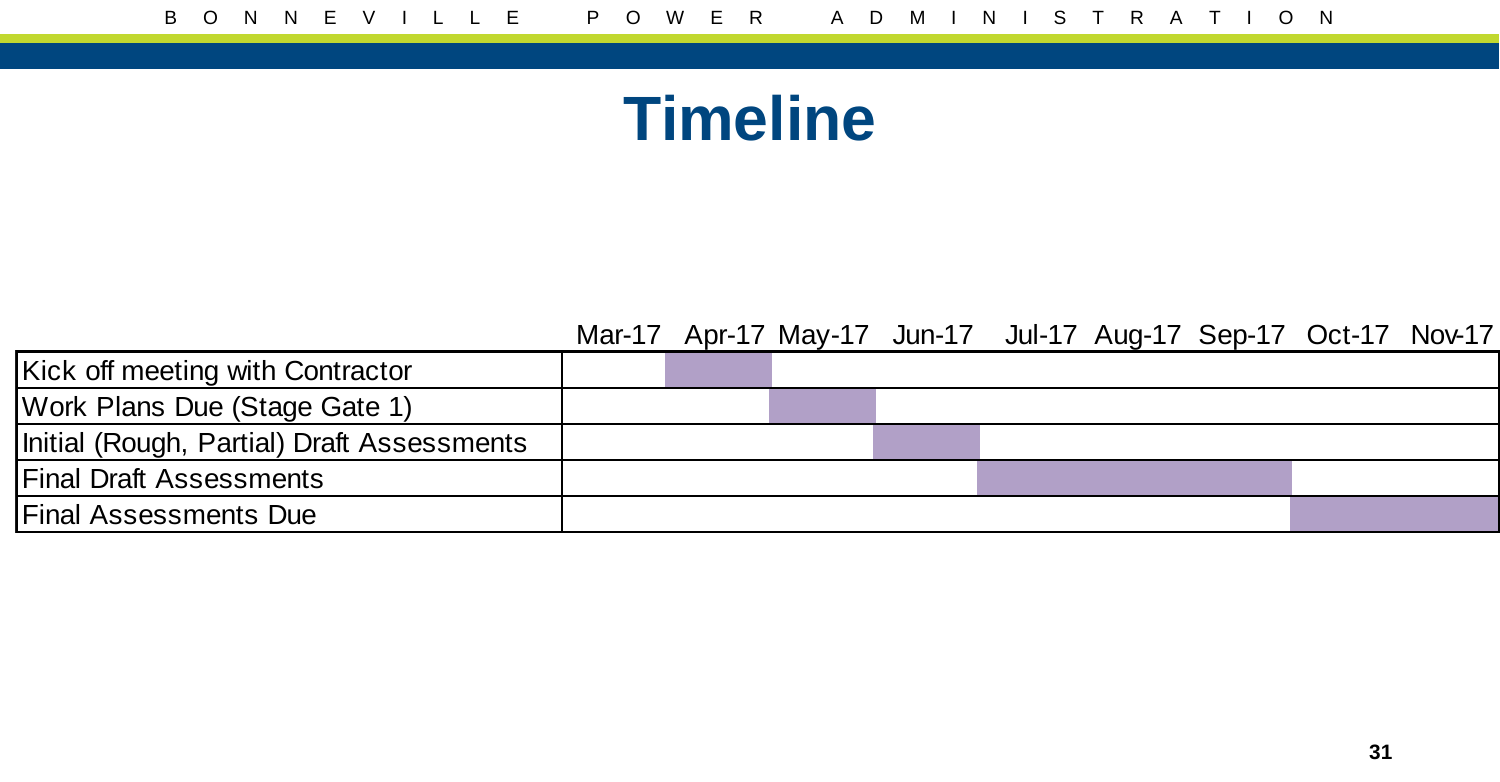**AFRICA** 

# **Wellness Break**

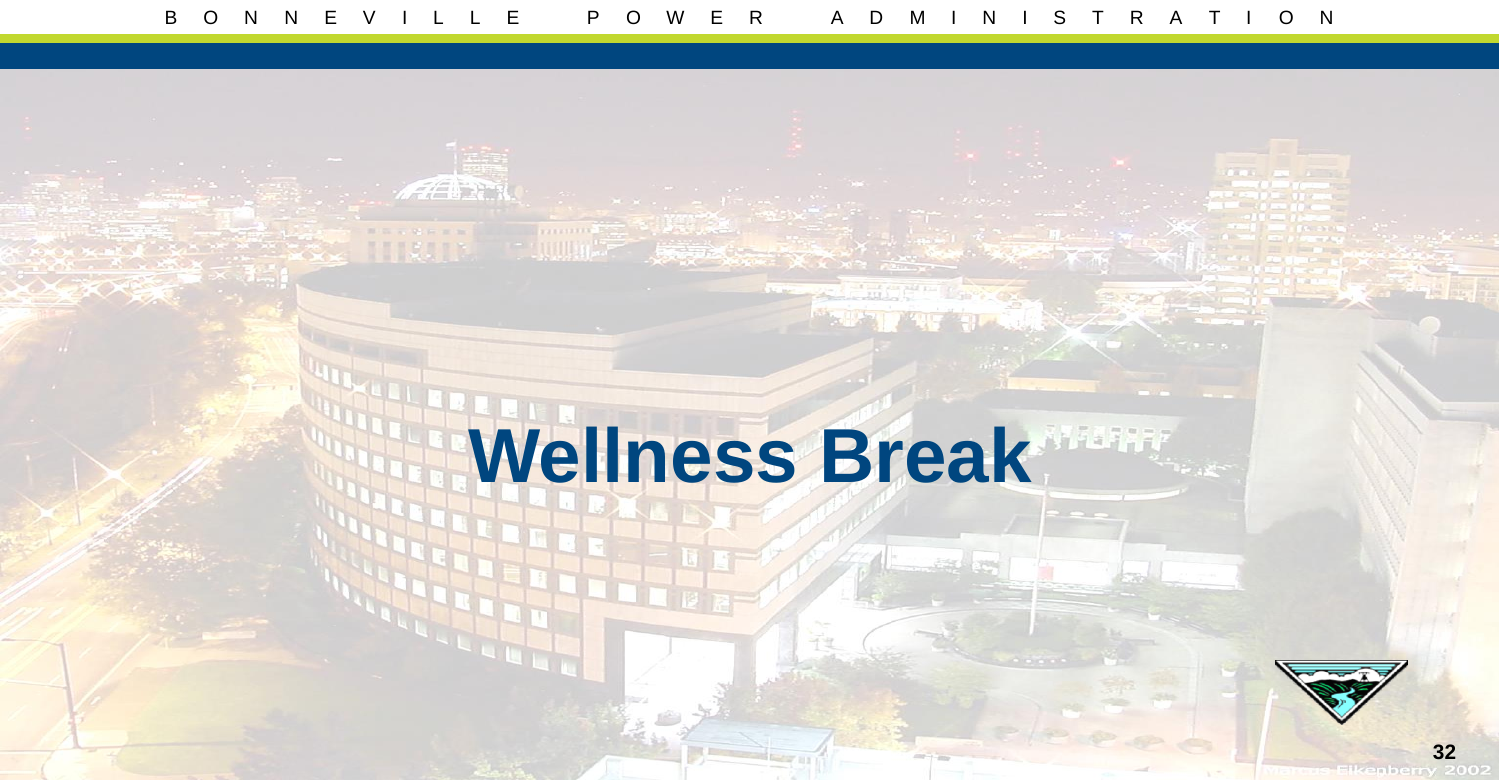**AFTER** 

## **BPA Needs Assessment**

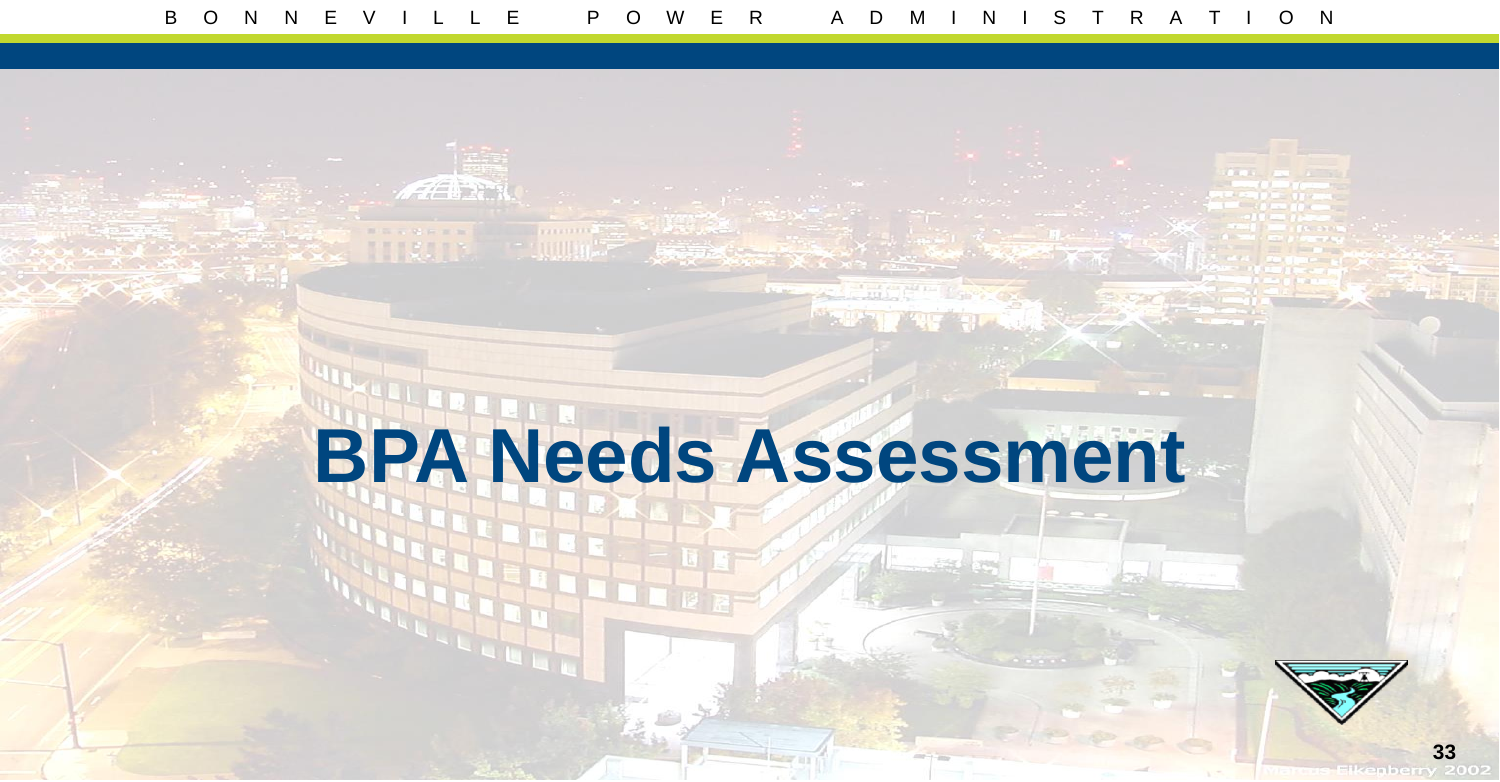#### **BPA Needs Assessment – Current State**

- **Produce forecasts for two years within a 10 year planning horizon**
- Use five metrics to measure the ability of BPA to meet obligations
	- Annual energy
	- Monthly 10<sup>th</sup> percentile (P10) heavy load hour energy
	- Monthly P10 superpeak energy
	- 18-hour capacity
	- Balancing reserves
- Analyze each metric under an "expected case" forecast, while the annual energy metric is also analyzed under high and low load growth scenarios
- Also produce ad hoc scenarios as needed (e.g. product switching)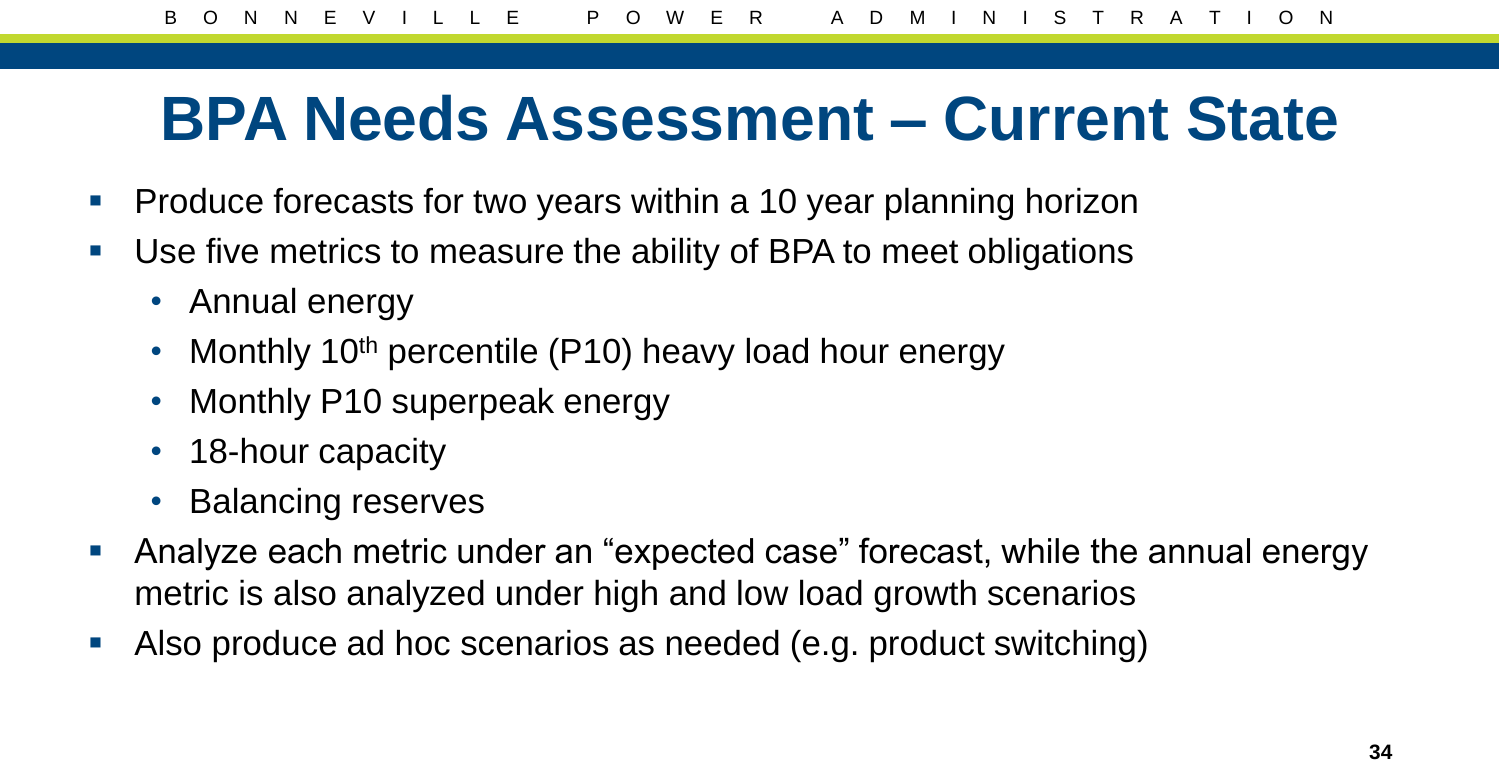#### **BPA Needs Assessment – Future State**

- Goal: Meet the capacity and energy forecast requirements of the Resource Program using an efficient process that maintains reasonable run times
- **Produce forecasts to meet a 20 year planning horizon**
- **Expanding the study years under the current process creates workload and run** time issues, particularly regarding the 18-hour capacity metric
- Consequently, it is possible that changes will need to be made to one or more of the current metrics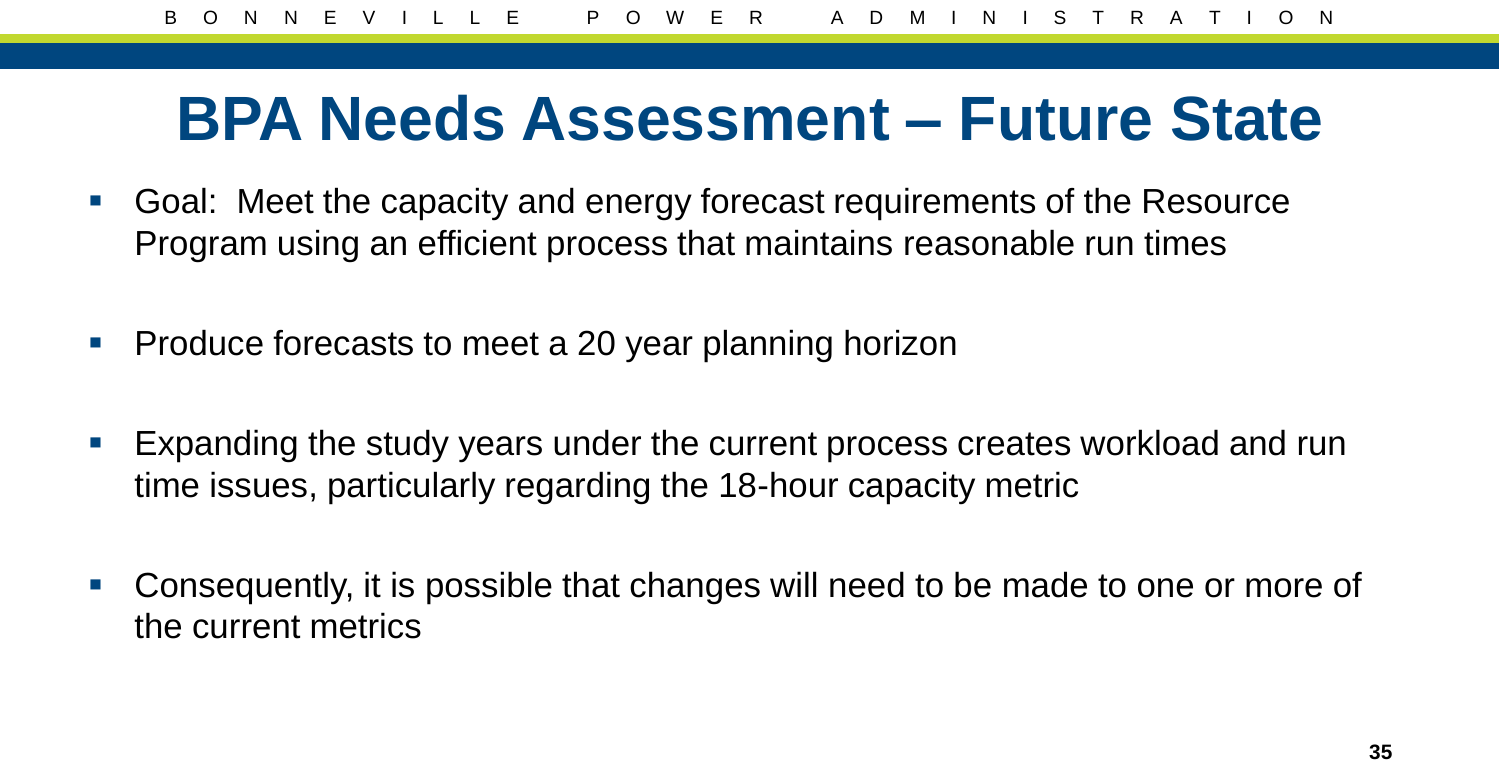#### **Needs Assessment**

- Alternative metrics are currently being discussed and tested, particularly for capacity, to meet the needs of the Resource Program and other potential users
- Whether and how to move forward with different metrics should be concluded by April 2017
- This potential change should not impact the timing of the next Resource Program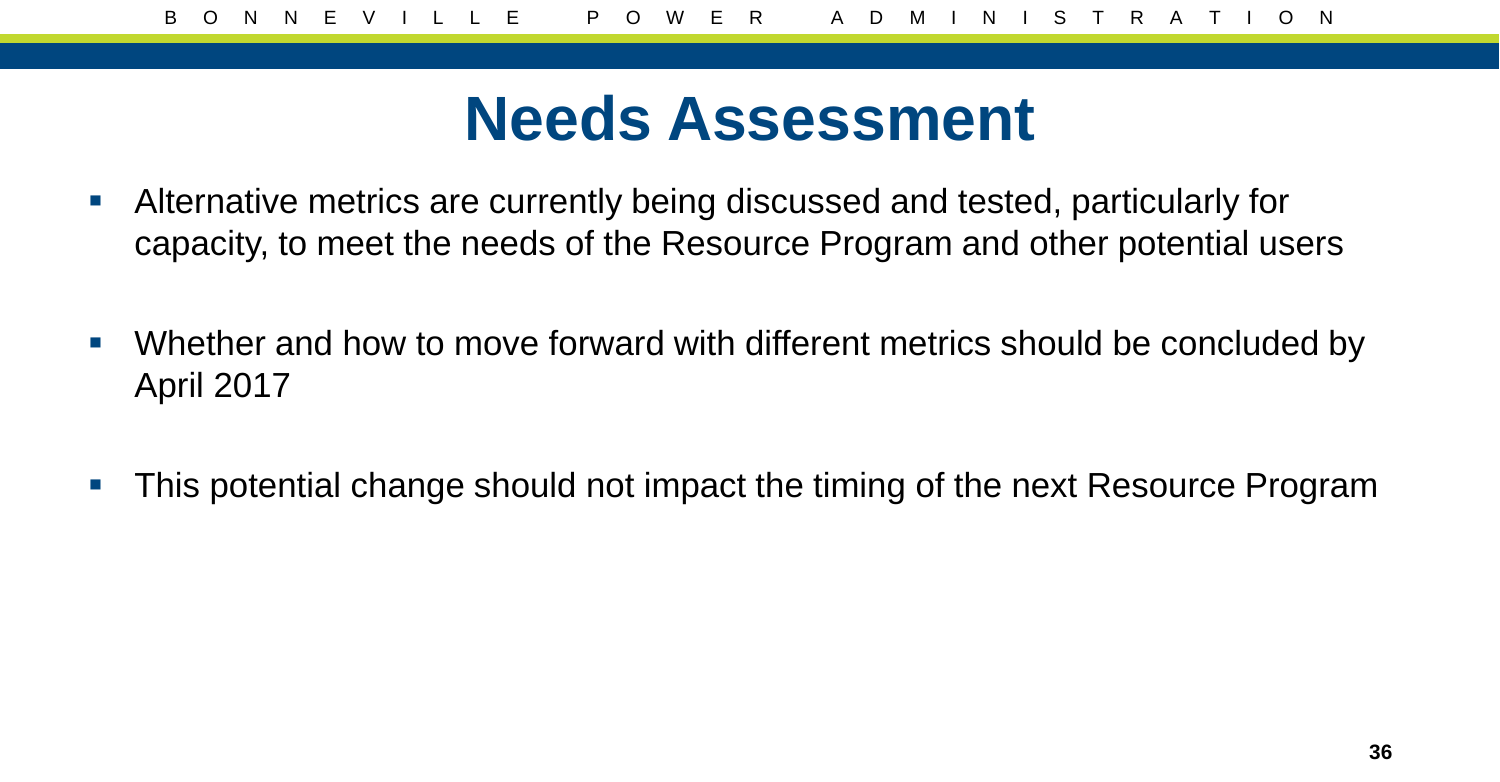### **Staff and Funding**

**The changes currently under consideration are not anticipated to require new staff** or additional budget

| <b>Staffing Needs</b>  | <b>Budget</b>                  | Completion Date  |  |  |  |  |  |
|------------------------|--------------------------------|------------------|--|--|--|--|--|
| No new staff<br>needed | No additional<br>budget needed | <b>July 2018</b> |  |  |  |  |  |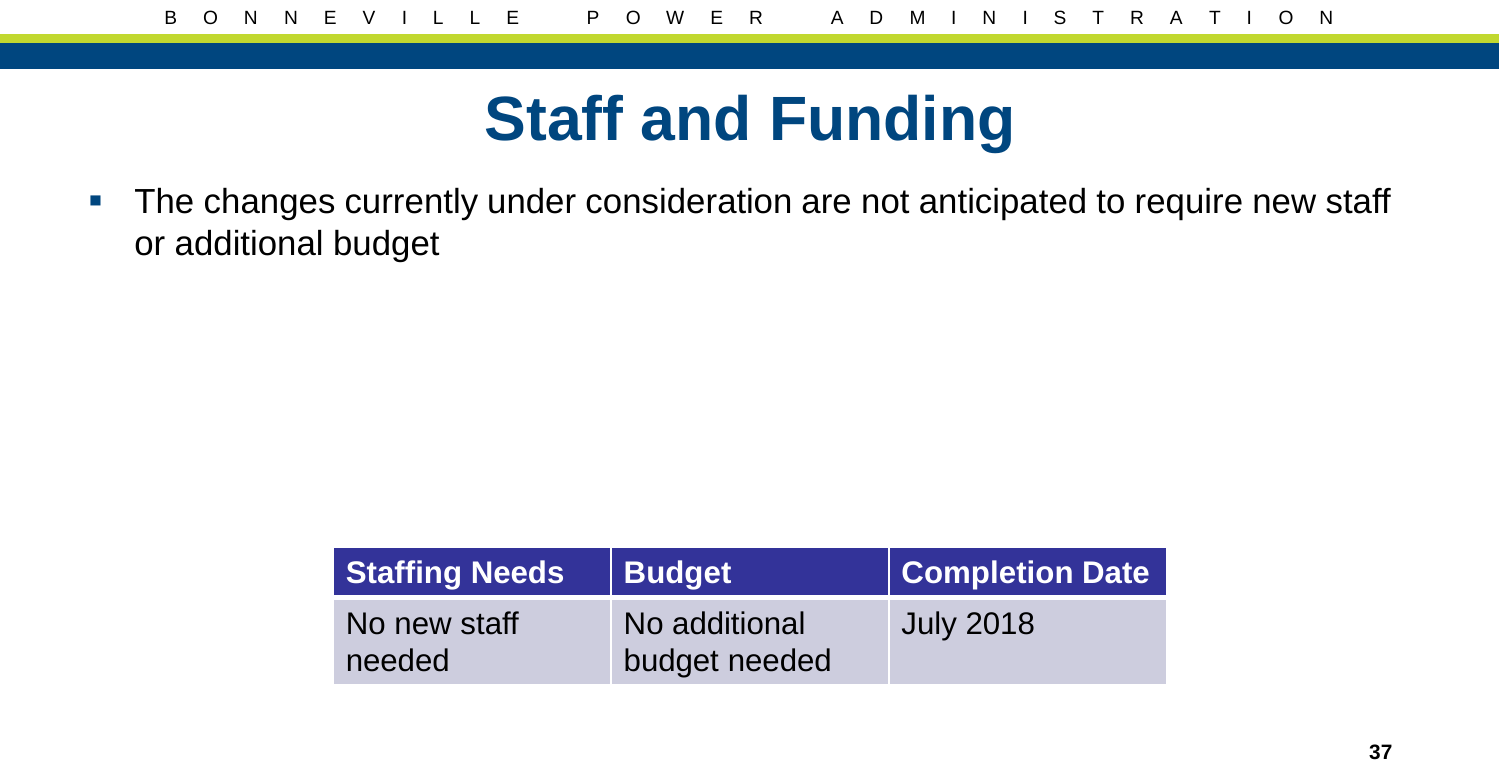#### **Timeline**

Mar-17 Apr-17 May-17 Jun-17 Jul-17 Aug-17 Sep-17 Oct-17 Nov-17 Dec-17 Jan-18 Feb-18 Mar-18 Apr-18 May-18 Jun-18 Jul-18

| Needs<br>: methodoloav/metrics<br>000<br>'cmon<br>וסוו           |  |  |  |
|------------------------------------------------------------------|--|--|--|
| Needs<br>data developed<br>⊸emart<br>: inbut:<br>0.000<br>.<br>. |  |  |  |
| <b>Needs</b><br>ssessment complete_                              |  |  |  |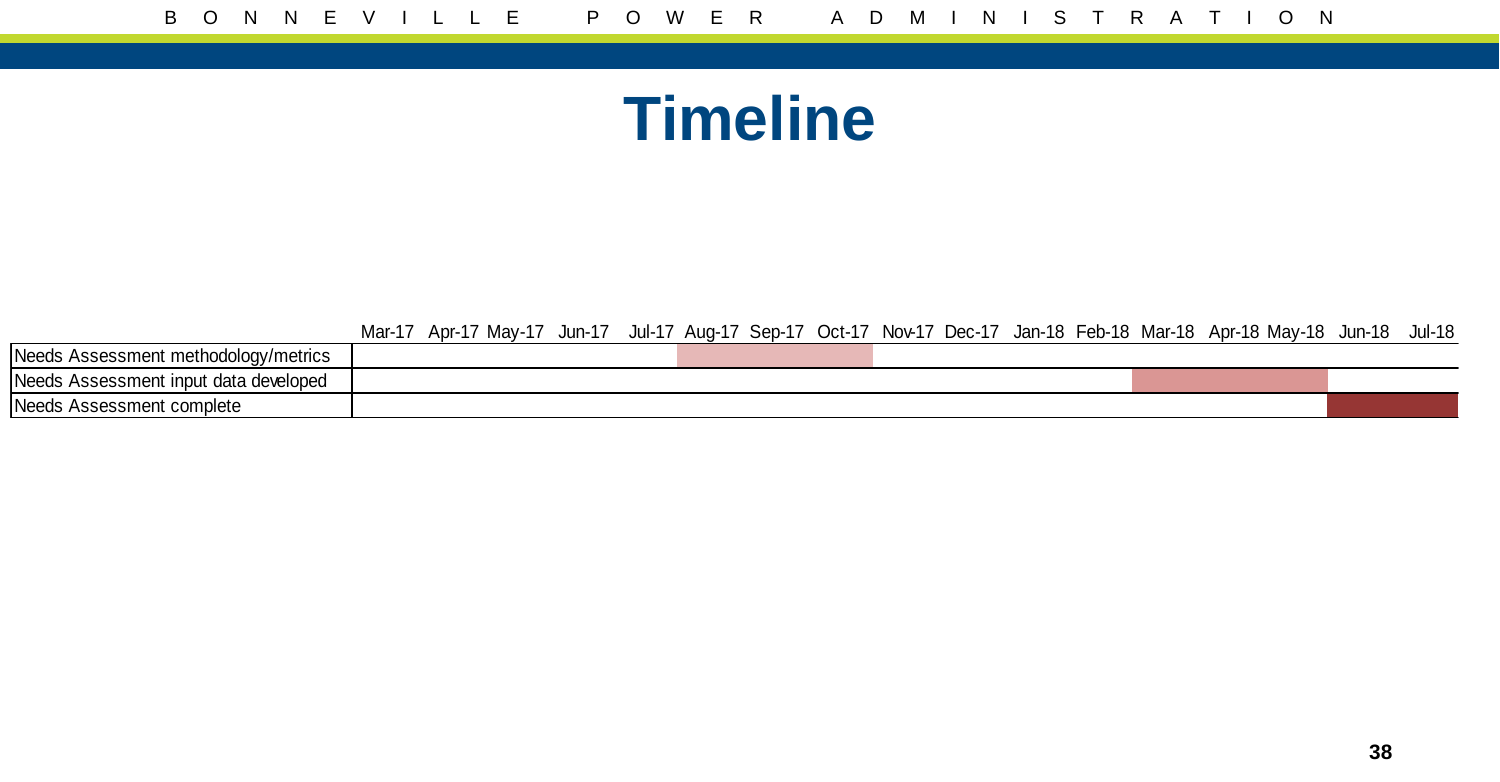## **Economic Evaluation Methodology & Optimization Model**

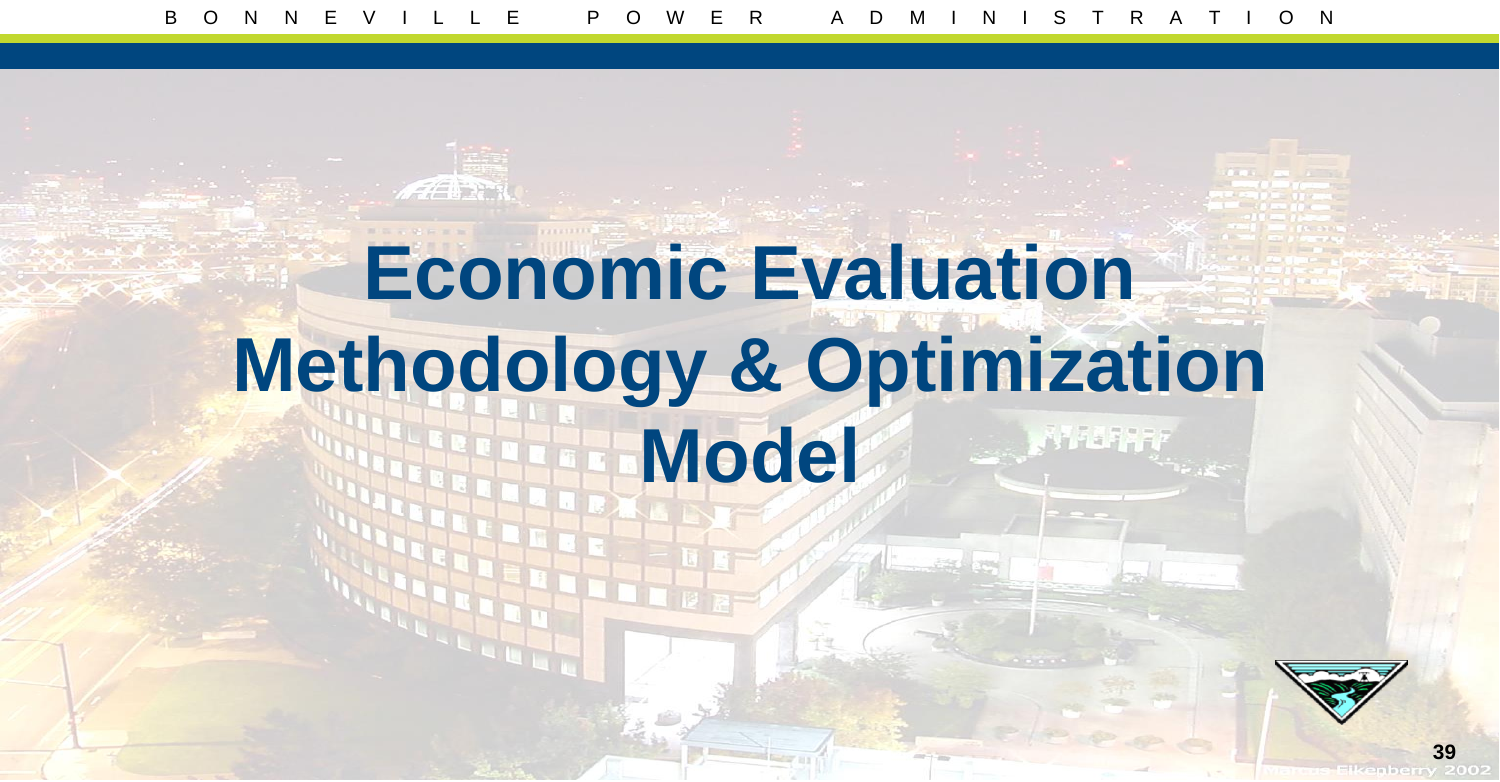#### **Current & Future State**

- BPA does not currently use a resource optimization tool for evaluating different resource portfolios in its Resource Program
- Goal: Develop a transparent and well understood methodology and tool that can be used to compare and evaluate different resource portfolios for meeting Bonneville needs
	- To achieve this, BPA intends to develop or acquire a resource optimization model
	- BPA will also need to develop the criteria to use in its evaluation process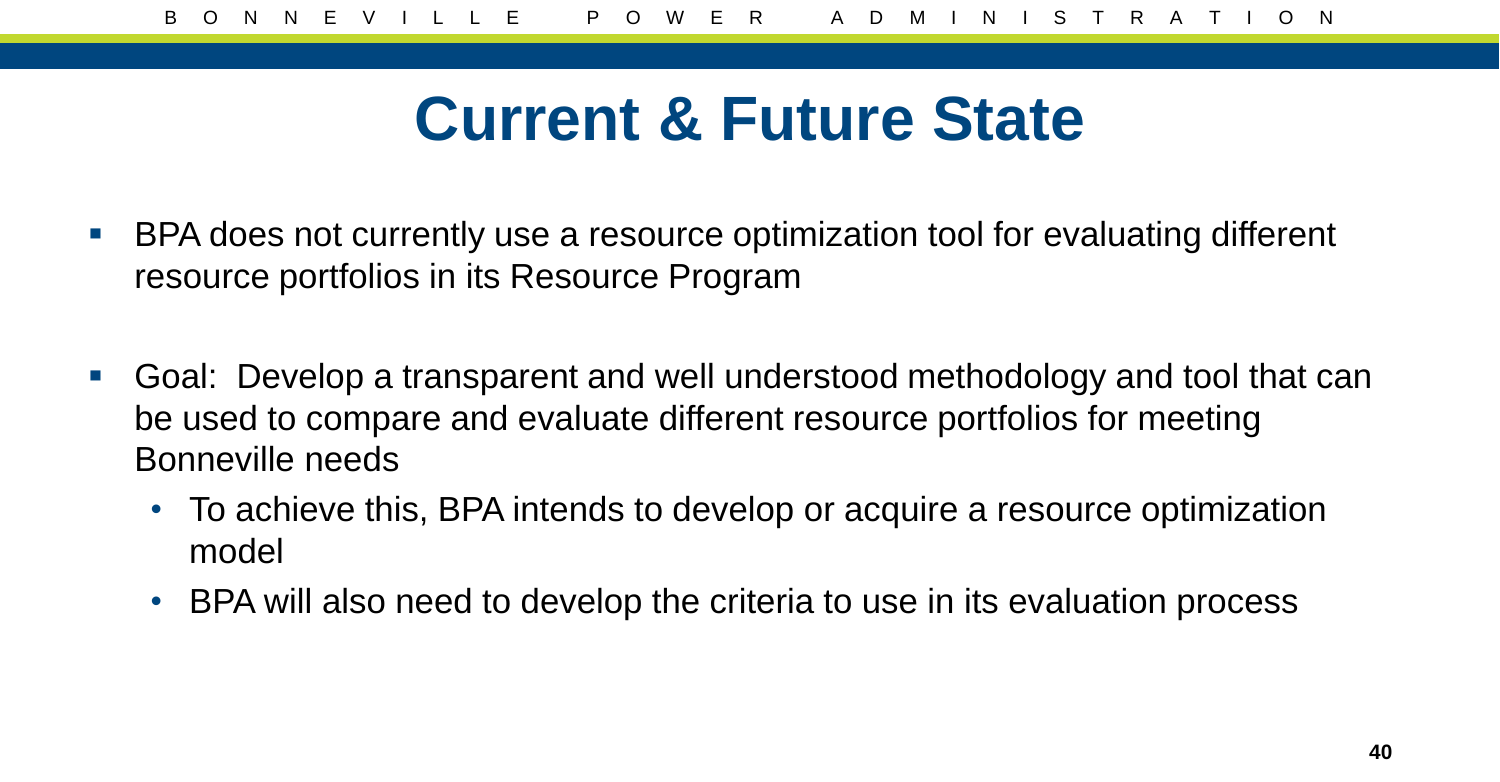## **Optimization Model Options**

- Options include
	- AURORA
	- Navigant's Portfolio Model
	- Hiring a consultant
- **BPA** is proceeding down the path of exploring the use of AURORA for evaluating resource portfolios
	- BPA has extensive experience with AURORA and uses it in its rate cases and its Long-term Reference Case
	- BPA plans to test AURORA during the spring and summer of 2017
- In conjunction with the model development, BPA will also determine the economic criteria to be used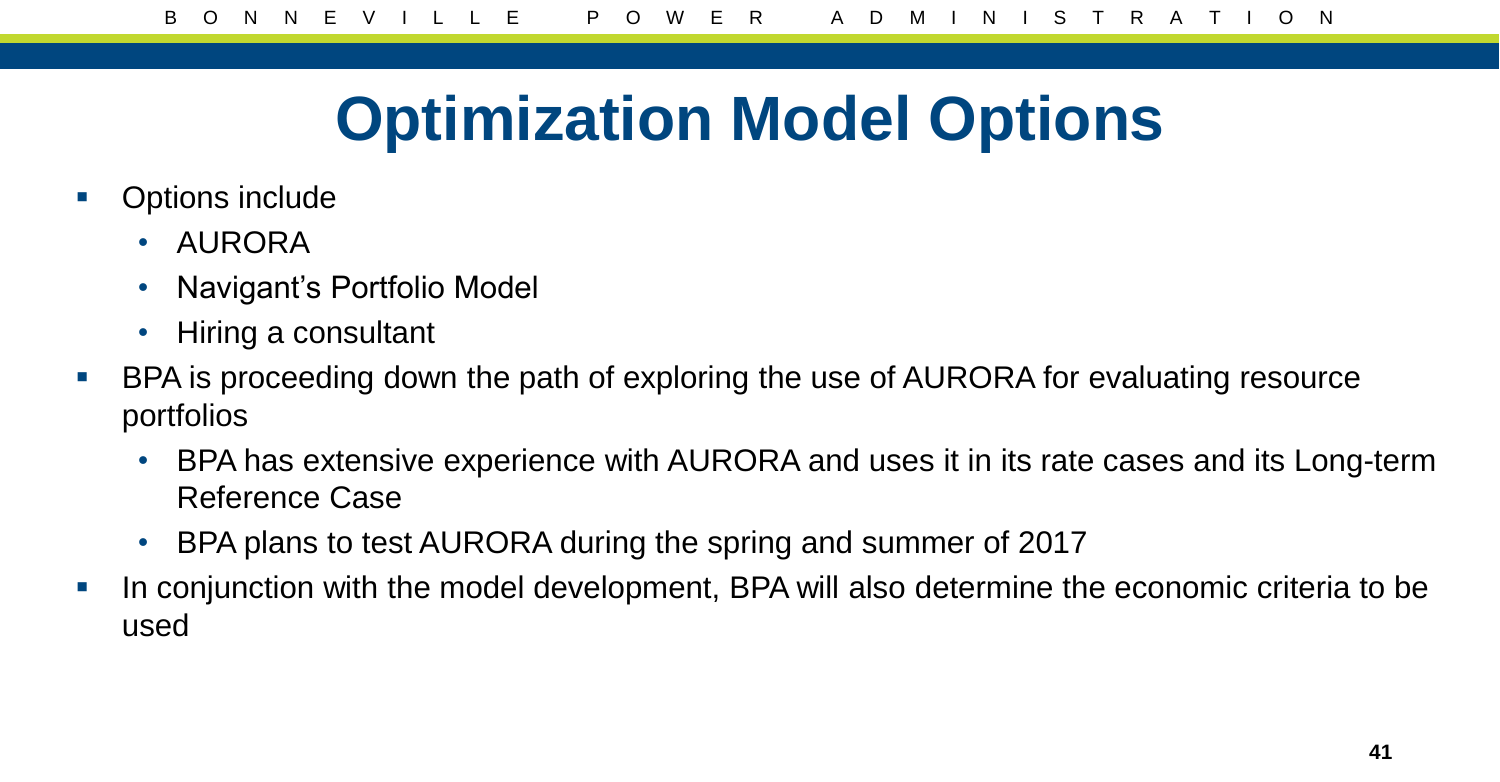## **Staff and Funding**

- Bonneville currently has the AURORA model so no additional IT funding is expected
- It is expected that incremental staff time will be required but no additional staffing is expected beyond what is already allocated

| <b>Staffing Needs</b>                                  | <b>Budget</b> | <b>Completion Date</b> |
|--------------------------------------------------------|---------------|------------------------|
| 1 current BFTE<br>$1 - 1.5$<br><b>reallocated BFTE</b> | $$0 - $150K$  | October 2018           |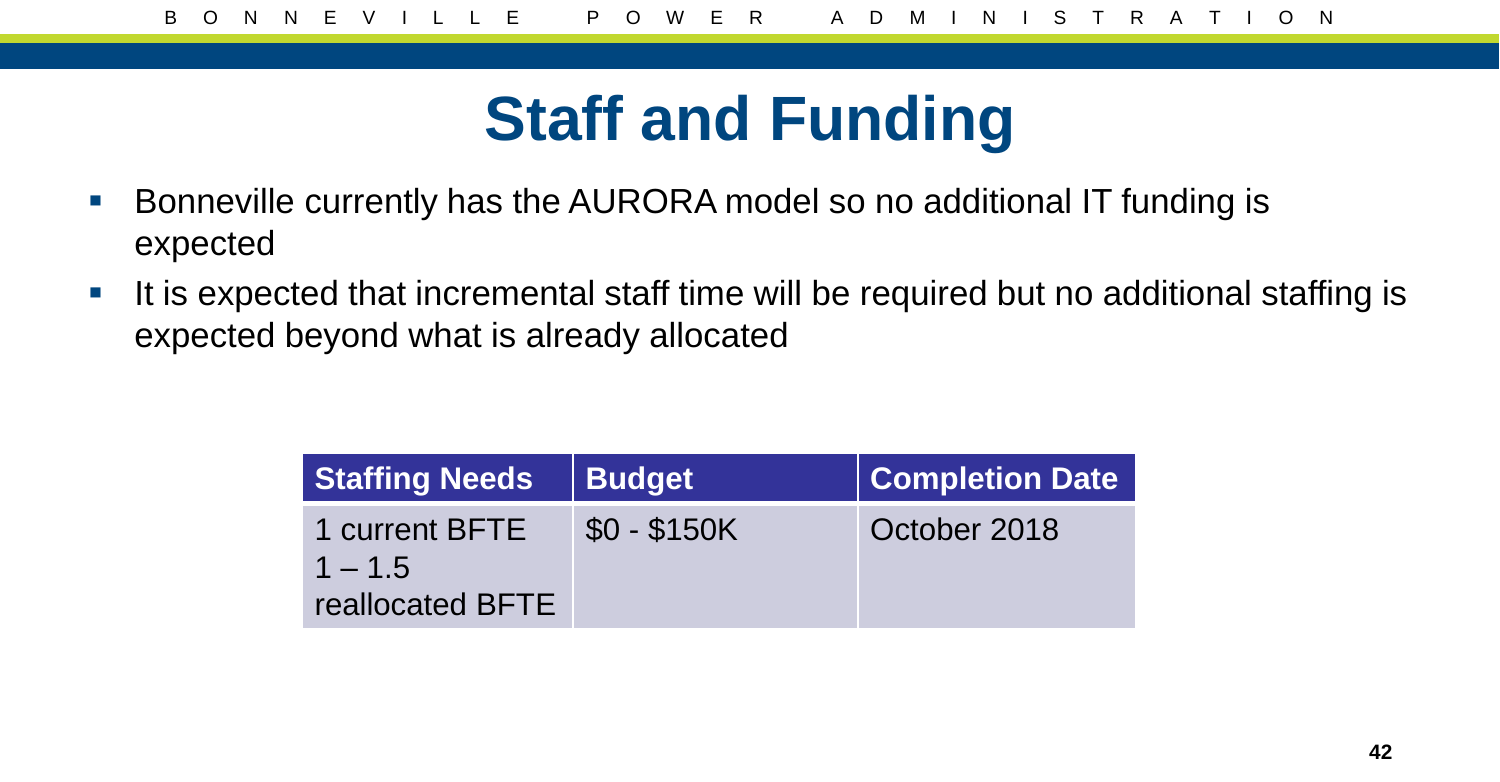#### **Timeline**

|                                      | Mar-17 Apr-17 May-17 Jun-17 Jul-17 Aug-17 Sep-17 Oct-17 Nov-17 Dec-17 Jan-18 Feb-18 Mar-18 Apr-18 May-18 Jul-18 Aug-18 Sep-18 Oct-18 Nov-18 Dec-18 Jan-19 Feb-19 |  |  |  |  |  |  |  |  |  |
|--------------------------------------|------------------------------------------------------------------------------------------------------------------------------------------------------------------|--|--|--|--|--|--|--|--|--|
| <b>Testing AURORA</b>                |                                                                                                                                                                  |  |  |  |  |  |  |  |  |  |
| <b>Enhance AURORA's Capabilities</b> |                                                                                                                                                                  |  |  |  |  |  |  |  |  |  |
| Model Testing                        |                                                                                                                                                                  |  |  |  |  |  |  |  |  |  |
| Run Model with Inputs                |                                                                                                                                                                  |  |  |  |  |  |  |  |  |  |
| Model Review and Input               |                                                                                                                                                                  |  |  |  |  |  |  |  |  |  |
| Model Revisions and Final Output     |                                                                                                                                                                  |  |  |  |  |  |  |  |  |  |
| Determine Economic Approach          |                                                                                                                                                                  |  |  |  |  |  |  |  |  |  |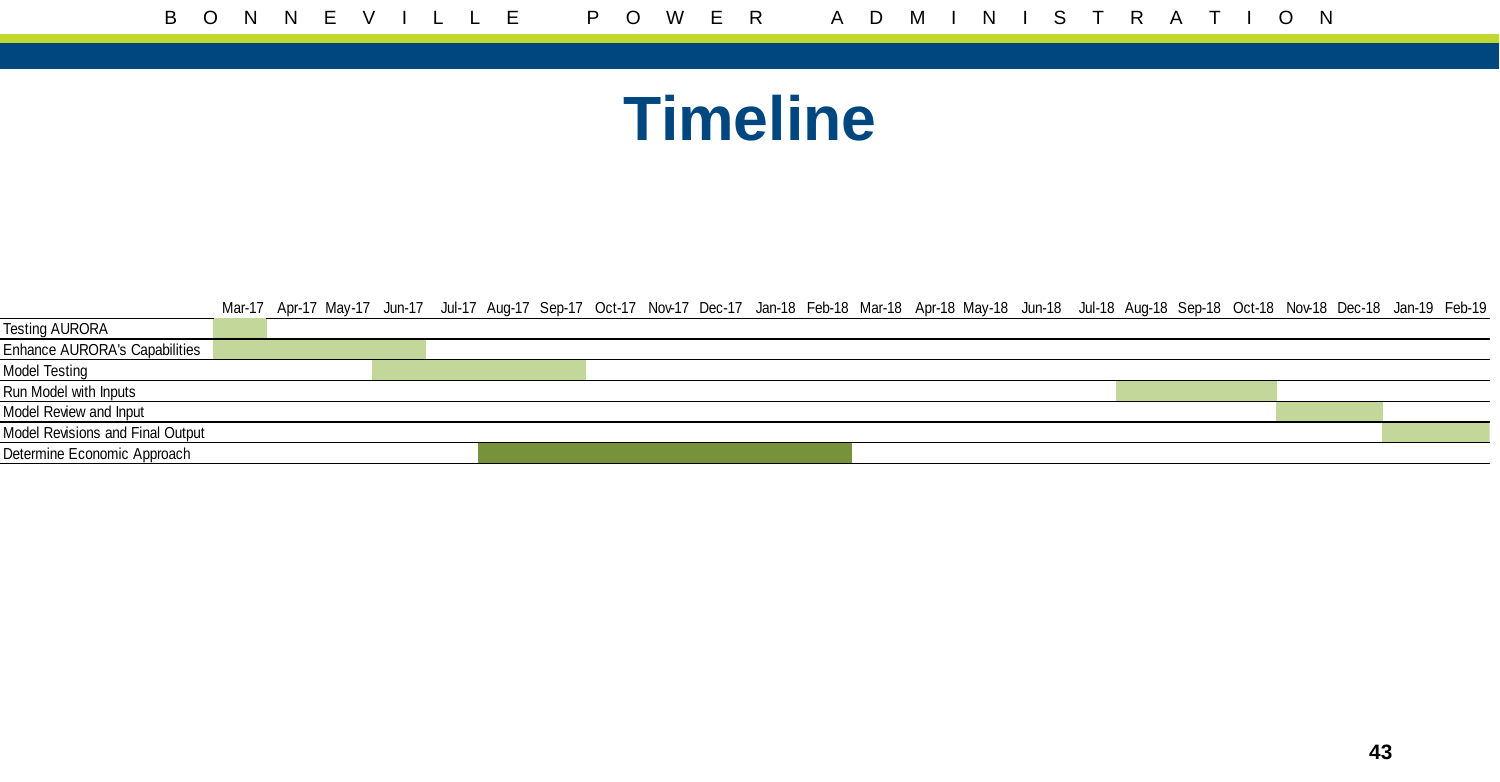$\mathscr{L}$  ,  $\mathscr{L}$  ,  $\mathscr{L}$ 

# **Project Timeline**

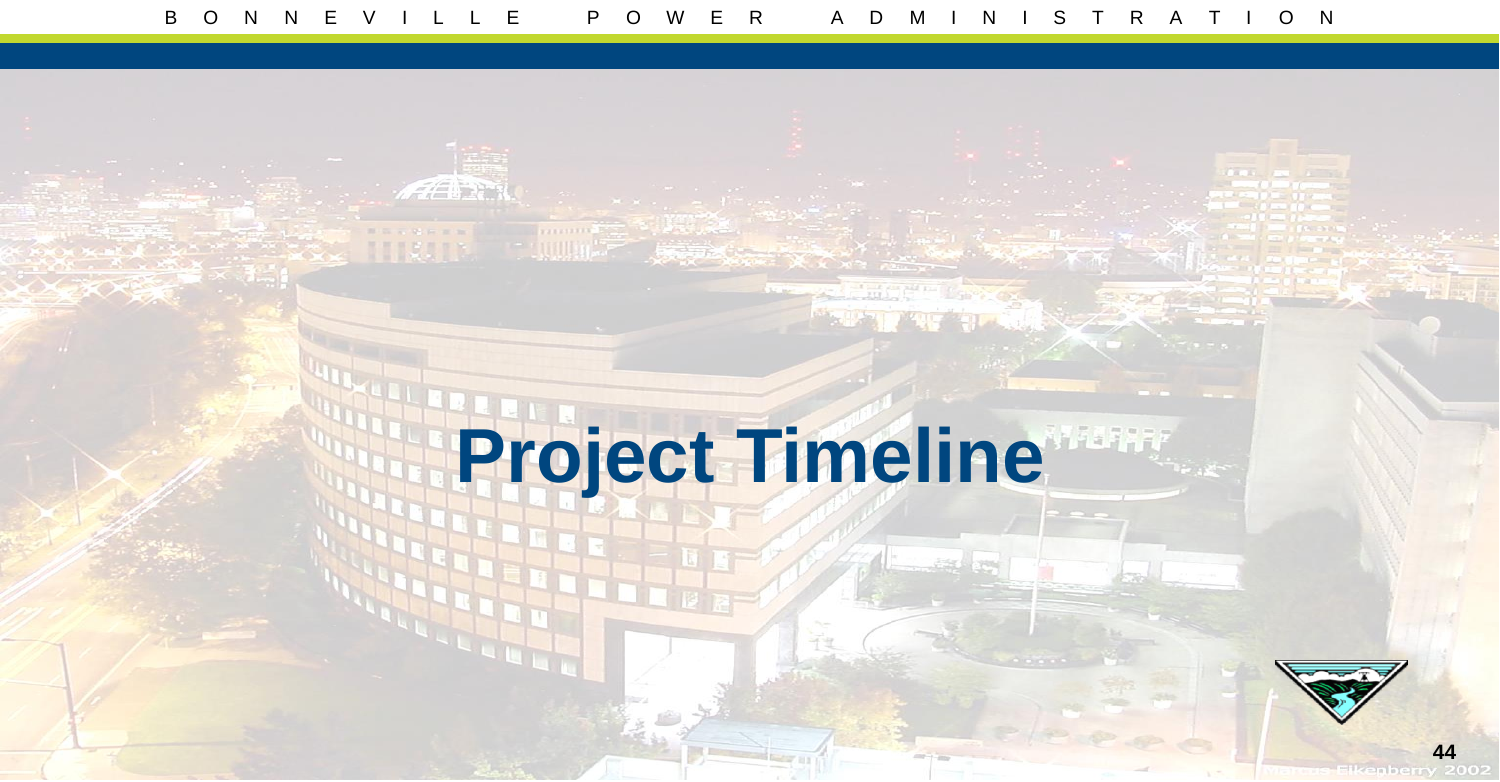### **Estimated Project Timeline**

| <b>BPA Fiscal Year</b>            | Q2 2017 | Q3 2017 | Q4 2017 | Q1 2018 | Q2 2018 | Q3 2018 | Q4 2018 | Q1 2019 | Q2 2019 | Q3 2019 |
|-----------------------------------|---------|---------|---------|---------|---------|---------|---------|---------|---------|---------|
| <b>End Use Load Forecast</b>      |         |         |         |         |         |         |         |         |         |         |
| Conservation Potential Assessment |         |         |         |         |         |         |         |         |         |         |
| DR Potential Assessment           |         |         |         |         |         |         |         |         |         |         |
| Needs Assessment                  |         |         |         |         |         |         |         |         |         |         |
| <b>Optimization Model</b>         |         |         |         |         |         |         |         |         |         |         |
| Economic Evaluation               |         |         |         |         |         |         |         |         |         |         |
| <b>IPR Process (tentative)</b>    |         |         |         |         |         |         |         |         |         |         |

- Timeline is optimistic and still contingent on progress with load forecast development
- It is not currently expected that the analysis and results will be completed by the 2018 IPR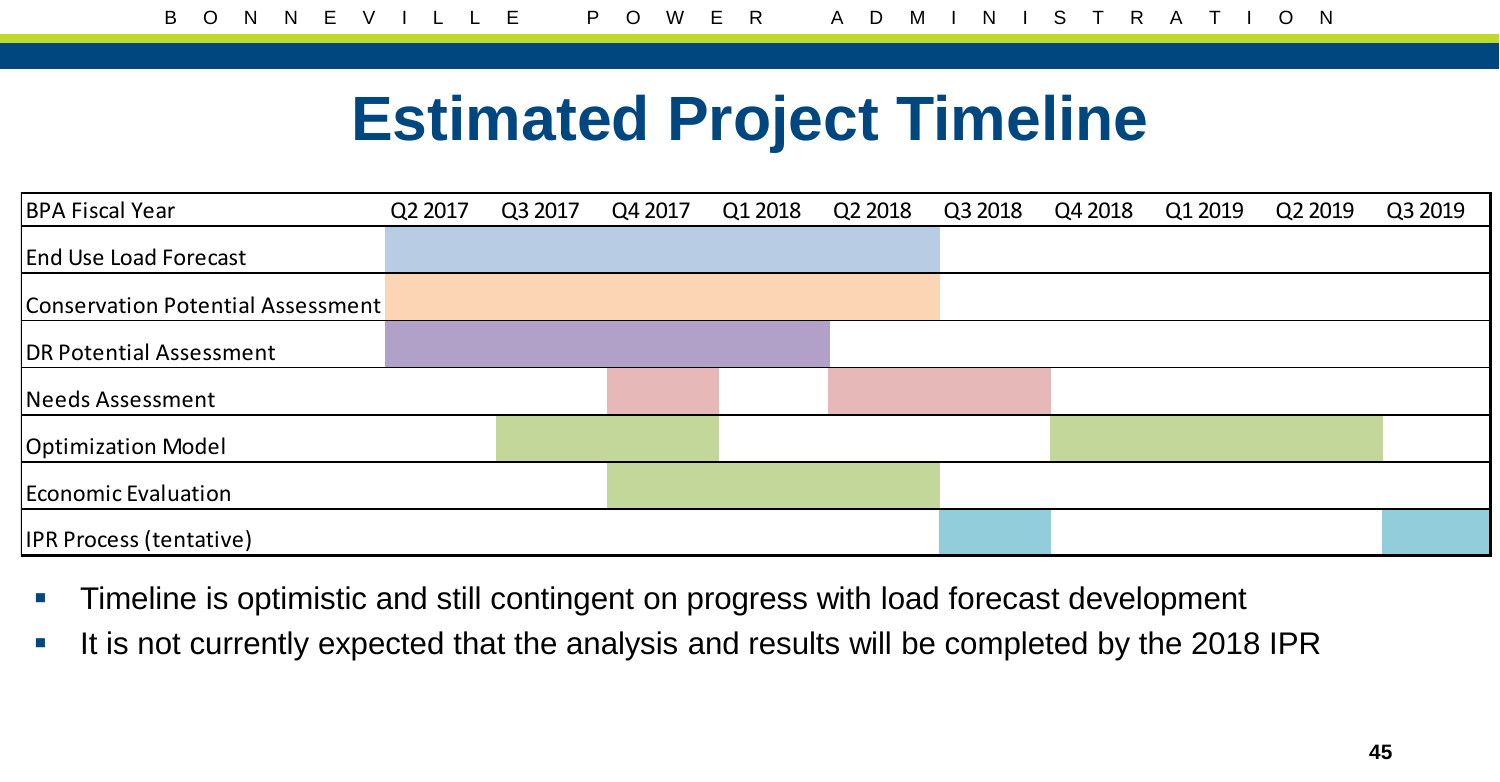$\mathscr{F}$  and  $\mathscr{F}$ 

# **Public Engagement**

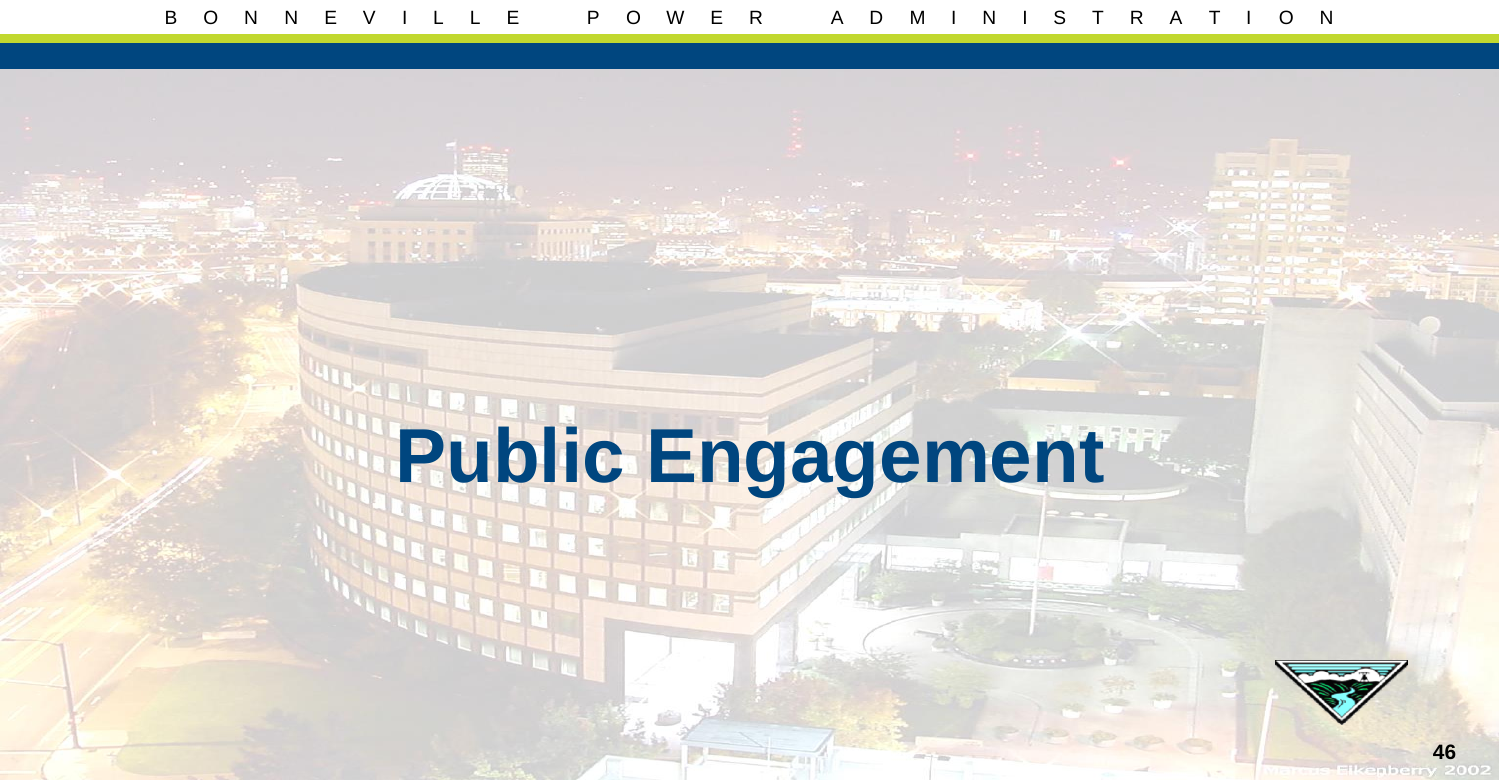## **Public Engagement Process**

- **Workshops on project initiatives** 
	- Share progress and draft results
	- Technical discussions
	- Collect feedback and answer questions
- **Current workshops:** 
	- End Use Load Forecast workshop May  $10<sup>th</sup>$
	- CPA Workshop May 18th
	- Needs Assessment and Optimization Model Fall 2017
- $\blacksquare$  Will engage in 2<sup>nd</sup> round of workshops when draft results are developed
- Updates through communications and on website throughout process